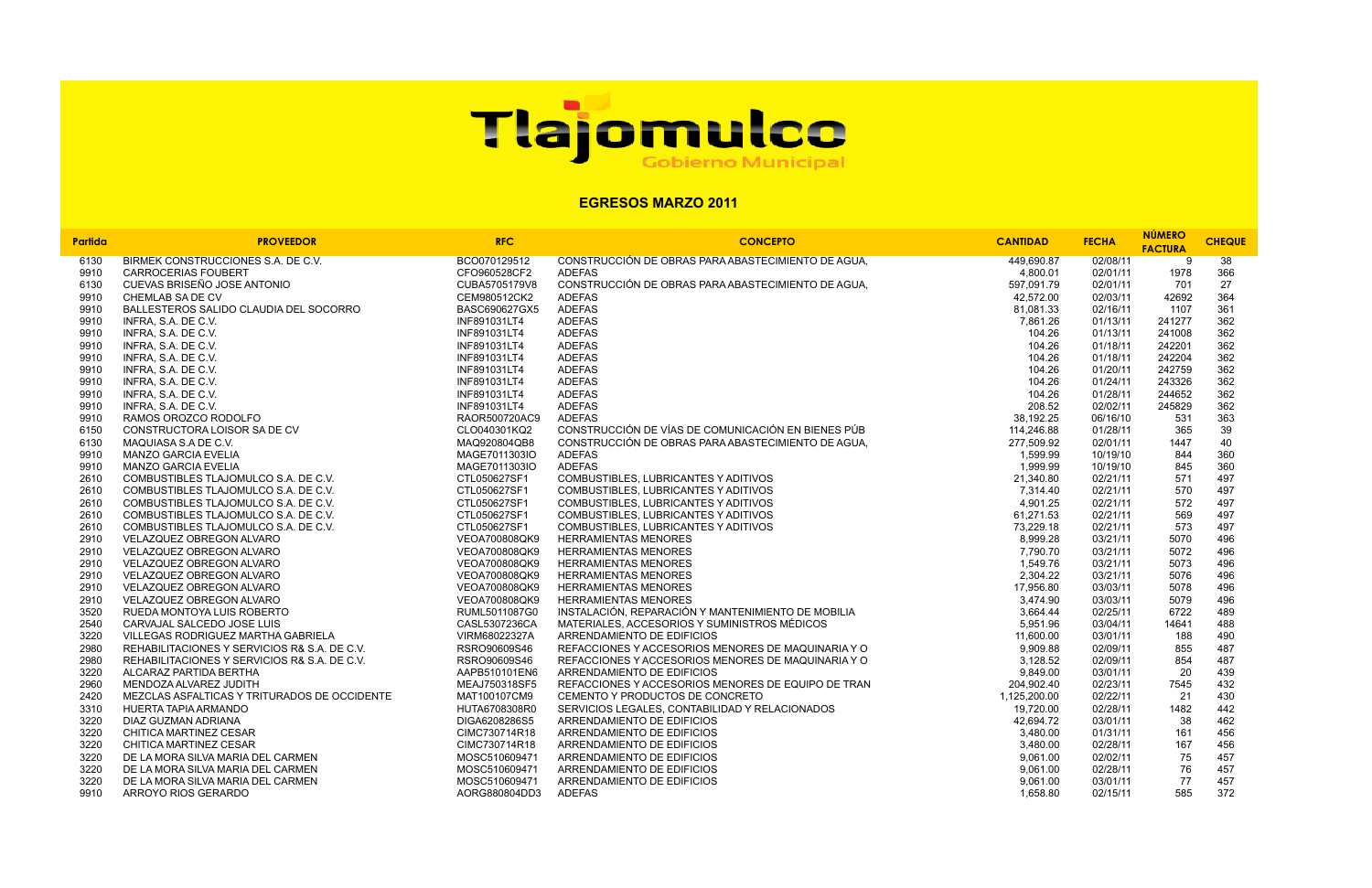| 6220         | INNOVAR CONSTRUCTORA SA DE CV                                        | ICO010125SF3                  | EDIFICACIÓN NO HABITACION EN BIENES PROPIOS                                                              | 299,551.03            | 02/22/11             | 18           | 551        |
|--------------|----------------------------------------------------------------------|-------------------------------|----------------------------------------------------------------------------------------------------------|-----------------------|----------------------|--------------|------------|
| 6150         | MGB COMUNICACIONES, S.A. DE C.V.                                     | MGB050827C22                  | CONSTRUCCIÓN DE VÍAS DE COMUNICACIÓN EN BIENES PÚB                                                       | 622,301.52            | 02/28/11             | 1208         | 550        |
| 6150         | MAQUIASA S.A DE C.V.                                                 | MAQ920804QB8                  | CONSTRUCCIÓN DE VÍAS DE COMUNICACIÓN EN BIENES PÚB                                                       | 332,028.52            | 02/03/11             | 1454         | 548        |
| 6150         | TORRES AGUIRRE INGENIEROS SA DE CV                                   | TAI920312952                  | CONSTRUCCIÓN DE VÍAS DE COMUNICACIÓN EN BIENES PÚB                                                       | 924,769.70            | 02/15/11             | 3394         | 547        |
| 6130         | TORRES AGUIRRE INGENIEROS SA DE CV                                   | TAI920312952                  | CONSTRUCCIÓN DE OBRAS PARA ABASTECIMIENTO DE AGUA,                                                       | 175,248.32            | 12/03/10             | 23           | 546        |
| 6120         | SICOSA SA DE CV<br><b>GONZALEZ RAMIREZ CARLOS JACOB</b>              | SIC940317FH7<br>GORC8204039Z7 | EDIFICACION NO HABITACIONAL EN BIENES PUBLICOS<br>REPARACIÓN Y MANTENIMIENTO DE EQUIPO DE TRANSPORTE     | 883,346.73            | 02/22/11             | 3389         | 545        |
| 3550<br>2470 | POLIREFACCIONES DE OCCIDENTE S.A. DE C.V.                            | POC0111294V0                  | ARTÍCULOS METÁLICOS PARA LA CONSTRUCCIÓN                                                                 | 3,480.00<br>580.00    | 02/17/11<br>03/01/11 | 62<br>3652   | 543<br>542 |
| 2910         | PROVEEDOR DE INSUMOS PARA LA CONSTRUCCION, S.A. DE C.V. PIC970821V61 |                               | <b>HERRAMIENTAS MENORES</b>                                                                              | 9,205.76              | 03/02/11             | 500          | 541        |
| 2420         | PROVEEDOR DE INSUMOS PARA LA CONSTRUCCION, S.A. DE C.V. PIC970821V61 |                               | CEMENTO Y PRODUCTOS DE CONCRETO                                                                          | 46,400.00             | 02/28/11             | 472          | 540        |
| 2420         | PROVEEDOR DE INSUMOS PARA LA CONSTRUCCION, S.A. DE C.V. PIC970821V61 |                               | CEMENTO Y PRODUCTOS DE CONCRETO                                                                          | 46,400.00             | 03/04/11             | 516          | 540        |
| 2490         | PRODUCTOS RIVIAL S.A. DE C.V.                                        | PRI801112S59                  | OTROS MATERIALES Y ARTÍCULOS DE CONSTRUCCIÓN Y REP                                                       | 46,980.00             | 03/01/11             | 630962       | 539        |
| 2960         | PARTES AUTOMOTRICES MINERVA SA DE CV                                 | PAM080314AJ4                  | REFACCIONES Y ACCESORIOS MENORES DE EQUIPO DE TRAN                                                       | 7,094.96              | 02/26/11             | 19045        | 538        |
| 2540         | MEDELLIN REED ANA LOURDES                                            | MERA841212IF3                 | MATERIALES, ACCESORIOS Y SUMINISTROS MÉDICOS                                                             | 2,401.20              | 03/09/11             | 1636         | 537        |
| 2540         | MEDELLIN REED ANA LOURDES                                            | MERA841212IF3                 | MATERIALES, ACCESORIOS Y SUMINISTROS MÉDICOS                                                             | 5,888.16              | 03/04/11             | 1633         | 537        |
| 2910         | GRUPO FERRETERIA CALZADA, S.A. DE C.V.                               | GFC080612KG3                  | <b>HERRAMIENTAS MENORES</b>                                                                              | 6,494.84              | 03/02/11             | 9179         | 536        |
| 3550         | ARROYO RIOS GERARDO                                                  | AORG880804DD3                 | REPARACIÓN Y MANTENIMIENTO DE EQUIPO DE TRANSPORTE                                                       | 5,626.00              | 02/15/11             | 588          | 535        |
| 3550         | RAMOS MEJIA LILIANA AURORA                                           | RAML641012186                 | REPARACIÓN Y MANTENIMIENTO DE EQUIPO DE TRANSPORTE                                                       | 1,285.28              | 02/21/11             | 14924        | 534        |
| 2910         | ORTIZ GONZALEZ JAVIER                                                | OIGJ471114NC7                 | <b>HERRAMIENTAS MENORES</b>                                                                              | 1,740.00              | 03/02/11             | 9637         | 533        |
| 3550         | PLASENCIA GUADALAJARA SA DE CV                                       | PGU7703223V0                  | REPARACIÓN Y MANTENIMIENTO DE EQUIPO DE TRANSPORTE                                                       | 2,200.00              | 02/17/11             | 220          | 532        |
| 3550         | PLASENCIA GUADALAJARA SA DE CV                                       | PGU7703223V0                  | REPARACIÓN Y MANTENIMIENTO DE EQUIPO DE TRANSPORTE                                                       | 1,875.00              | 02/17/11             | 221          | 532        |
| 3550         | PLASENCIA GUADALAJARA SA DE CV                                       | PGU7703223V0                  | REPARACIÓN Y MANTENIMIENTO DE EQUIPO DE TRANSPORTE                                                       | 1,875.00              | 02/17/11             | 225          | 532        |
| 3310         | PADILLA SANCHEZ JOSE MANUEL                                          | PASM461222IU9                 | SERVICIOS LEGALES, CONTABILIDAD Y RELACIONADOS                                                           | 17,400.00             | 02/15/11             | 21           | 530        |
| 6230         | HERRERA VAZQUEZ JULIO CESAR                                          | HEVJ730412C76                 | EDIFICACIÓN NO HABITACION PARA EL ABASTECIMIENTO D                                                       | 161,562.38            | 02/09/11             | 223          | 524        |
| 3610         | VIRGEN PRECIADO LAURA PATRICIA                                       | VIPL850510354                 | DIFUSIÓN POR RADIO, TELEVISIÓN Y OTROS MEDIOS DE M                                                       | 2,610.00              | 03/08/11             | 352          | 523        |
| 3610         | VIRGEN PRECIADO LAURA PATRICIA                                       | VIPL850510354                 | DIFUSIÓN POR RADIO, TELEVISIÓN Y OTROS MEDIOS DE M                                                       | 2,610.00              | 03/08/11             | 355          | 523        |
| 2490<br>3360 | VELAZQUEZ OBREGON ALVARO<br>PEREZ LOPEZ KARLA ELIZABETH              | VEOA700808QK9<br>PELK7412032  | OTROS MATERIALES Y ARTÍCULOS DE CONSTRUCCIÓN Y REP<br>SERVICIOS APOYO ADMINISTRATIVO, FOTOCOPIADO E IMPR | 1,698.82<br>37,290.00 | 03/04/11<br>03/04/11 | 5082<br>1645 | 522<br>521 |
| 5190         | POLIREFACCIONES DE OCCIDENTE S.A. DE C.V.                            | POC0111294V0                  | OTROS MOBILIARIOS Y EQUIPOS DE ADMINISTRACIÓN                                                            | 3,572.80              | 03/04/11             | 3656         | 516        |
| 2910         | RAMIREZ MARTINEZ FELIPE DE JESUS                                     | RAMF500721PY8                 | <b>HERRAMIENTAS MENORES</b>                                                                              | 916.49                | 03/01/11             | 2908         | 515        |
| 2610         | AUTOSERVICIO GASOLINERO HACIENDA SANTA FE S.A. DE C.V.               | AGH0601315P2                  | COMBUSTIBLES, LUBRICANTES Y ADITIVOS                                                                     | 59,438.40             | 02/21/11             | 1084         | 514        |
| 2610         | AUTOSERVICIO GASOLINERO HACIENDA SANTA FE S.A. DE C.V.               | AGH0601315P2                  | COMBUSTIBLES, LUBRICANTES Y ADITIVOS                                                                     | 91,455.80             | 02/24/11             | 1146         | 514        |
| 2610         | AUTOSERVICIO GASOLINERO HACIENDA SANTA FE S.A. DE C.V.               | AGH0601315P2                  | COMBUSTIBLES, LUBRICANTES Y ADITIVOS                                                                     | 13,497.10             | 02/21/11             | 1085         | 514        |
| 2610         | AUTOSERVICIO GASOLINERO HACIENDA SANTA FE S.A. DE C.V.               | AGH0601315P2                  | COMBUSTIBLES, LUBRICANTES Y ADITIVOS                                                                     | 58,013.61             | 02/21/11             | 1087         | 514        |
| 9910         | CALZADO Y ACCESORIOS INDUSTRIALES SA DE CV                           | CAI080616HV7                  | <b>ADEFAS</b>                                                                                            | 166,872.96            | 12/16/10             | 1671         | 367        |
| 6220         | EDIFICACIONES ESTRUCTURALES COBAY, S.A. DE C.V.                      | EEC9909173A7                  | EDIFICACIÓN NO HABITACION EN BIENES PROPIOS                                                              | 97,374.30             | 01/26/11             | 2448         | 376        |
| 3420         | <b>PROFESIONALES EN GESTION TRIBUTARIA S.C.</b>                      | PGT100519CY8                  | SERVICIOS COBRANZA, INVESTIGACIÓN CREDITICIA Y SIM                                                       | 123,878.58            | 03/01/11             | 79           | 355        |
| 3420         | PROFESIONALES EN GESTION TRIBUTARIA S.C.                             | PGT100519CY8                  | SERVICIOS COBRANZA, INVESTIGACIÓN CREDITICIA Y SIM                                                       | 615,660.90            | 03/01/11             | 78           | 355        |
| 6220         | MTQ DE MEXICO S.A. DE C.V.                                           | MME011214IV5                  | EDIFICACIÓN NO HABITACION EN BIENES PROPIOS                                                              | 445,020.10            | 01/03/11             | 2697         | 367        |
| 6220         | TAG SOLUCIONES INTEGRALES SA DE CV                                   | TSI0906015A9                  | EDIFICACIÓN NO HABITACION EN BIENES PROPIOS                                                              | 1,058,967.96          | 02/03/11             | 220          | 354        |
| 6120         | EDIFICACIONES ESTRUCTURALES COBAY, S.A. DE C.V.                      | EEC9909173A7                  | EDIFICACION NO HABITACIONAL EN BIENES PUBLICOS                                                           | 875,244.07            | 01/28/11             | 2450         | 368        |
| 2460         | VELAZQUEZ OBREGON ALVARO                                             | VEOA700808QK9                 | MATERIAL ELÉCTRICO Y ELECTRÓNICO                                                                         | 2,749.90              | 03/02/11             | 5074         | 518        |
| 9910         | AGUILAR KUBLI Y ASOCIADOS SA DE CV                                   | AKA931014452                  | <b>ADEFAS</b>                                                                                            | 23,135.04             | 02/15/11             | 2754         | 368        |
| 9910         | ELECTRO PAPER SA DE CV                                               | EPA981014SG4                  | <b>ADEFAS</b>                                                                                            | 546.41                | 02/22/11             | 576          | 370        |
| 3830         | CAMARA NACIONAL DE COMERCIO SERVICIOS Y TURISMO DE GUA CNC5001016X5  |                               | <b>CONGRESOS Y CONVENCIONES</b>                                                                          | 46,400.00             | 02/01/11             | 2330         | 406        |
| 2110         | DIPROVIC DE MEXICO S DE RL DE CV                                     | DME100421FS8                  | MATERIALES, ÚTILES Y EQUIPOS MENORES DE OFICINA                                                          | 649.59                | 02/23/11             | 911          | 393        |
| 9910<br>9910 | ARROYO RIOS GERARDO<br>PARTES AUTOMOTRICES MINERVA SA DE CV          | AORG880804DD3<br>PAM080314AJ4 | <b>ADEFAS</b><br><b>ADEFAS</b>                                                                           | 1,415.00<br>2,640.00  | 02/15/11<br>10/11/11 | 586<br>14499 | 371<br>373 |
| 9910         | RAMOS MEJIA LILIANA AURORA                                           | RAML641012186                 | <b>ADEFAS</b>                                                                                            | 14,070.00             | 11/27/10             | 14858        | 374        |
| 9910         | RAMOS MEJIA LILIANA AURORA                                           | RAML641012186                 | <b>ADEFAS</b>                                                                                            | 2,517.20              | 11/27/10             | 14856        | 374        |
| 3820         | BASULTO BARRERA HERMENEGILDO                                         | BABH760413NI3                 | <b>GASTOS ORDEN SOCIAL Y CULTURAL</b>                                                                    | 406.00                | 02/17/11             | 115          | 419        |
| 2210         | DISTRIBUIDORA CRISEL S.A. DE C.V.                                    | DCR970305IS6                  | PRODUCTOS ALIMENTICIOS PARA PERSONAS                                                                     | 606.04                | 02/17/11             | 197          | 452        |
| 3290         | <b>MARISCAL RUIZ LAURA</b>                                           | MARL871126FL2                 | OTROS ARRENDAMIENTOS                                                                                     | 10,350.00             | 02/25/11             | 494          | 453        |
| 2410         | BALLESTEROS SALIDO CLAUDIA DEL SOCORRO                               | BASC690627GX5                 | PRODUCTOS MINERALES NO METÁLICOS                                                                         | 14,616.00             | 03/01/11             | 1114         | 454        |
| 2410         | BALLESTEROS SALIDO CLAUDIA DEL SOCORRO                               | BASC690627GX5                 | PRODUCTOS MINERALES NO METÁLICOS                                                                         | 10,823.96             | 03/01/11             | 1115         | 458        |
| 2470         | VELAZQUEZ OBREGON ALVARO                                             | VEOA700808QK9                 | ARTÍCULOS METÁLICOS PARA LA CONSTRUCCIÓN                                                                 | 31,517.20             | 02/17/11             | 5064         | 459        |
| 2540         | CARVAJAL SALCEDO JOSE LUIS                                           | CASL5307236CA                 | MATERIALES, ACCESORIOS Y SUMINISTROS MÉDICOS                                                             | 16,281.76             | 02/28/11             | 14624        | 460        |
| 2540         | ZAÑUDO BOJORQUEZ BEATRIZ IMELDA                                      | ZABB690723ME8                 | MATERIALES, ACCESORIOS Y SUMINISTROS MÉDICOS                                                             | 6,478.20              | 02/25/11             | 4473         | 461        |
| 2540         | ZAÑUDO BOJORQUEZ BEATRIZ IMELDA                                      | ZABB690723ME8                 | MATERIALES, ACCESORIOS Y SUMINISTROS MÉDICOS                                                             | 2,540.75              | 02/28/11             | 4483         | 461        |
|              |                                                                      |                               |                                                                                                          |                       |                      |              |            |

| 299,551.03           | 02/22/11             | 18           | 551        |
|----------------------|----------------------|--------------|------------|
| 622,301.52           | 02/28/11             | 1208         | 550        |
| 332,028.52           | 02/03/11             | 1454         | 548        |
| 924,769.70           | 02/15/11             | 3394         | 547        |
| 175,248.32           | 12/03/10             | 23           | 546        |
| 883,346.73           | 02/22/11             | 3389         | 545        |
| 3,480.00             | 02/17/11             | 62           | 543        |
| 580.00               | 03/01/11             | 3652         | 542        |
| 9,205.76             | 03/02/11             | 500          | 541        |
| 46,400.00            | 02/28/11             | 472          | 540        |
| 46,400.00            | 03/04/11             | 516          | 540        |
| 46,980.00            | 03/01/11             | 630962       | 539        |
| 7,094.96             | 02/26/11             | 19045        | 538        |
| 2,401.20             | 03/09/11             | 1636         | 537        |
| 5,888.16             | 03/04/11             | 1633         | 537        |
| 6,494.84             | 03/02/11             | 9179         | 536        |
| 5,626.00<br>1,285.28 | 02/15/11<br>02/21/11 | 588<br>14924 | 535<br>534 |
| 1,740.00             | 03/02/11             | 9637         | 533        |
| 2,200.00             | 02/17/11             | 220          | 532        |
| 1,875.00             | 02/17/11             | 221          | 532        |
| 1,875.00             | 02/17/11             | 225          | 532        |
| 17,400.00            | 02/15/11             | 21           | 530        |
| 161,562.38           | 02/09/11             | 223          | 524        |
| 2,610.00             | 03/08/11             | 352          | 523        |
| 2,610.00             | 03/08/11             | 355          | 523        |
| 1,698.82             | 03/04/11             | 5082         | 522        |
| 37,290.00            | 03/04/11             | 1645         | 521        |
| 3,572.80             | 03/04/11             | 3656         | 516        |
| 916.49               | 03/01/11             | 2908         | 515        |
| 59,438.40            | 02/21/11             | 1084         | 514        |
| 91,455.80            | 02/24/11             | 1146         | 514        |
| 13,497.10            | 02/21/11             | 1085         | 514        |
| 58,013.61            | 02/21/11             | 1087         | 514        |
| 166,872.96           | 12/16/10             | 1671         | 367        |
| 97,374.30            | 01/26/11             | 2448         | 376        |
| 123,878.58           | 03/01/11             | 79           | 355        |
| 615,660.90           | 03/01/11             | 78           | 355        |
| 445,020.10           | 01/03/11             | 2697         | 367        |
| 1,058,967.96         | 02/03/11             | 220          | 354        |
| 875,244.07           | 01/28/11             | 2450         | 368        |
| 2,749.90             | 03/02/11             | 5074         | 518        |
| 23,135.04<br>546.41  | 02/15/11<br>02/22/11 | 2754<br>576  | 368<br>370 |
| 46,400.00            | 02/01/11             | 2330         | 406        |
| 649.59               | 02/23/11             | 911          | 393        |
| 1,415.00             | 02/15/11             | 586          | 371        |
| 2,640.00             | 10/11/11             | 14499        | 373        |
| 14,070.00            | 11/27/10             | 14858        | 374        |
| 2,517.20             | 11/27/10             | 14856        | 374        |
| 406.00               | 02/17/11             | 115          | 419        |
| 606.04               | 02/17/11             | 197          | 452        |
| 10,350.00            | 02/25/11             | 494          | 453        |
| 14,616.00            | 03/01/11             | 1114         | 454        |
| 10,823.96            | 03/01/11             | 1115         | 458        |
| 31,517.20            | 02/17/11             | 5064         | 459        |
| 16,281.76            | 02/28/11             | 14624        | 460        |
| 6,478.20             | 02/25/11             | 4473         | 461        |
| 2,540.75             | 02/28/11             | 4483         | 461        |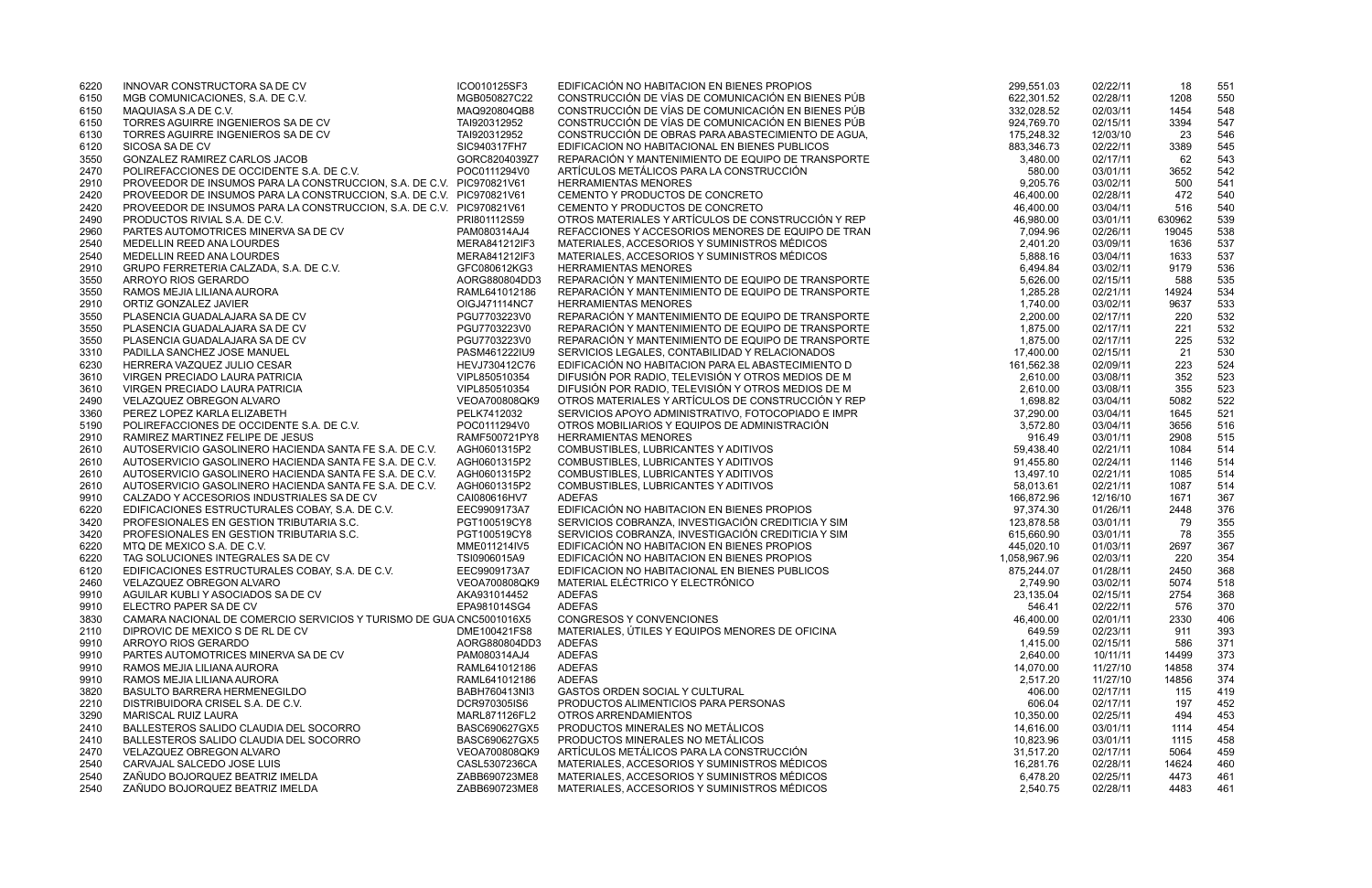| 6,264.00              | 02/18/11             | 527        | 464        |
|-----------------------|----------------------|------------|------------|
| 16,415.09             | 03/01/11             | 51         | 463        |
| 16,415.09             | 03/01/11             | 53         | 463        |
| 16,415.09             | 03/01/11             | 54         | 463        |
| 41,365.60             | 02/23/11             | 1471       | 467        |
| 41,365.60             | 02/23/11             | 1472       | 467        |
| 41,365.60             | 03/01/11             | 1473       | 467        |
| 29,974.40             | 02/23/11             | 1475       | 467        |
| 29,974.40             | 02/23/11             | 1474       | 467        |
| 29,974.40             | 02/23/11             | 1470       | 467        |
| 6,449.60              | 02/23/11             | 1476       | 467        |
| 6,449.60              | 02/23/11             | 1477       | 467        |
| 6,449.60              | 02/23/11             | 1478       | 467        |
| 133,124.55            | 03/06/11             | 755        | 549        |
| 364,620.42            | 02/10/11             | 1062       | 30         |
| 998,187.47            | 01/14/11             | 727        | 29         |
| 238,288.17            | 01/17/11             | 111        | 369        |
| 25,807.32             | 02/15/11             | 29         | 370        |
| 137,329.41            | 02/08/11             | 75         | 372        |
| 16,240.00             | 02/26/11             | 241        | 374        |
| 16,240.00             | 02/28/11             | 242        | 374        |
| 16,240.00             | 03/01/11             | 243        | 374        |
| 170,931.08            | 01/31/11             | 18749      | 375        |
| 266,933.93            | 11/18/10             | 3419       | 378        |
| 87,249.77             | 01/06/11             | 2699       | 379        |
| 112,500.00            | 10/14/11<br>02/04/11 | 3<br>46218 | 380        |
| 3,183.00<br>70,766.47 |                      |            | 409        |
| 527,196.98            | 12/17/10<br>01/26/11 | 66<br>121  | 353        |
| 2,505.60              | 02/15/11             | 589        | 352<br>426 |
| 5,800.00              | 01/10/11             | 2944       | 418        |
| 11,533.88             | 02/18/11             | 5036       | 417        |
| 9,394.26              | 02/18/11             | 5037       | 417        |
| 918.33                | 02/17/11             | 5035       | 417        |
| 5,400.03              | 10/26/13             | 5048       | 417        |
| 20,723.40             | 02/24/11             | 20560      | 416        |
| 46,365.20             | 02/18/11             | 8095       | 415        |
| 27,311.04             | 02/18/11             | 8094       | 415        |
| 4,118.00              | 02/23/11             | 1527       | 414        |
| 651.63                | 01/03/11             | 238690     | 411        |
| 521.30                | 01/10/11             | 240139     | 411        |
| 130.33                | 01/10/11             | 240140     | 411        |
| 521.30                | 01/13/11             | 241009     | 411        |
| 651.63                | 01/17/11             | 241749     | 411        |
| 1,303.26              | 01/18/11             | 242200     | 411        |
| 130.33                | 01/18/11             | 242202     | 411        |
| 521.30                | 01/18/11             | 242203     | 411        |
| 521.30                | 01/18/11             | 242207     | 411        |
| 260.65                | 01/25/11             | 243762     | 411        |
| 521.30                | 01/25/11             | 243781     | 411        |
| 130.33                | 01/26/11             | 244047     | 411        |
| 521.30                | 01/31/11             | 245087     | 411        |
| 130.33                | 02/02/11             | 245828     | 411        |
| 651.63                | 02/02/11             | 245872     | 411        |
| 390.98                | 02/08/11             | 246928     | 411        |
| 521.30                | 02/11/11             | 248054     | 411        |
| 130.33                | 02/14/11             | 248213     | 411        |
| 2,340.13              | 02/09/11             | 2830       | 410        |
| 124,236.00            | 02/24/11             | 775        | 405        |

| 2550 | ELECTRO PAPER SA DE CV                               | EPA981014SG4  | MATERIALES, ACCESORIOS Y SUMINISTROS DE LABORATORI | 6,264.00     | 02/18/11 | 527    | 464 |
|------|------------------------------------------------------|---------------|----------------------------------------------------|--------------|----------|--------|-----|
| 3220 | MARQUEZ HERNANDEZ EDMUNDO                            | MAHE421202U83 | ARRENDAMIENTO DE EDIFICIOS                         | 16,415.09    | 03/01/11 | 51     | 463 |
| 3220 | MARQUEZ HERNANDEZ EDMUNDO                            | MAHE421202U83 | ARRENDAMIENTO DE EDIFICIOS                         | 16,415.09    | 03/01/11 | 53     | 463 |
| 3220 | MARQUEZ HERNANDEZ EDMUNDO                            | MAHE421202U83 | ARRENDAMIENTO DE EDIFICIOS                         | 16,415.09    | 03/01/11 | 54     | 463 |
| 3220 | SANCHEZ CORTEZ CARMINA                               | SACC700322NK0 | ARRENDAMIENTO DE EDIFICIOS                         | 41,365.60    | 02/23/11 | 1471   | 467 |
| 3220 | SANCHEZ CORTEZ CARMINA                               | SACC700322NK0 | ARRENDAMIENTO DE EDIFICIOS                         | 41,365.60    | 02/23/11 | 1472   | 467 |
| 3220 | SANCHEZ CORTEZ CARMINA                               | SACC700322NK0 | ARRENDAMIENTO DE EDIFICIOS                         | 41,365.60    | 03/01/11 | 1473   | 467 |
| 3220 | SANCHEZ CORTEZ CARMINA                               | SACC700322NK0 | ARRENDAMIENTO DE EDIFICIOS                         | 29,974.40    | 02/23/11 | 1475   | 467 |
| 3220 | SANCHEZ CORTEZ CARMINA                               | SACC700322NK0 | ARRENDAMIENTO DE EDIFICIOS                         | 29,974.40    | 02/23/11 | 1474   | 467 |
| 3220 | SANCHEZ CORTEZ CARMINA                               | SACC700322NK0 | ARRENDAMIENTO DE EDIFICIOS                         | 29,974.40    | 02/23/11 | 1470   | 467 |
| 3220 | SANCHEZ CORTEZ CARMINA                               | SACC700322NK0 | ARRENDAMIENTO DE EDIFICIOS                         | 6,449.60     | 02/23/11 | 1476   | 467 |
| 3220 | SANCHEZ CORTEZ CARMINA                               | SACC700322NK0 | ARRENDAMIENTO DE EDIFICIOS                         | 6,449.60     | 02/23/11 | 1477   | 467 |
| 3220 | SANCHEZ CORTEZ CARMINA                               | SACC700322NK0 | ARRENDAMIENTO DE EDIFICIOS                         | 6,449.60     | 02/23/11 | 1478   | 467 |
| 6150 | URBANIZADORA DE JALISCO, S.A. DE C.V.                | UJA0102068SA  | CONSTRUCCIÓN DE VÍAS DE COMUNICACIÓN EN BIENES PÚB | 133,124.55   | 03/06/11 | 755    | 549 |
| 6130 | GRUPO CONSTRUCTORA GUADALAJARA, S.A. DE C.V.         | GCG950405UE3  | CONSTRUCCIÓN DE OBRAS PARA ABASTECIMIENTO DE AGUA, | 364,620.42   | 02/10/11 | 1062   | 30  |
| 6130 | AQUA VAC INGENIERIA SANITARIA, S.A. DE C.V.          | AVI070525L24  | CONSTRUCCIÓN DE OBRAS PARA ABASTECIMIENTO DE AGUA, | 998,187.47   | 01/14/11 | 727    | 29  |
| 6150 | MAPA OBRAS Y PAVIMENTOS SA DE CV                     | MOP080610I53  | CONSTRUCCIÓN DE VÍAS DE COMUNICACIÓN EN BIENES PÚB | 1,238,288.17 | 01/17/11 | 111    | 369 |
| 6220 | LACARIERE EDIFICACIONES, S.A. DE C.V.                | LED091006JG1  | EDIFICACIÓN NO HABITACION EN BIENES PROPIOS        | 25,807.32    | 02/15/11 | 29     | 370 |
| 6150 | EDIFICACIONES Y REPRESENTACIONES DE LA BAJA SA DE CV | ERB0809227W8  | CONSTRUCCIÓN DE VÍAS DE COMUNICACIÓN EN BIENES PÚB | 137,329.41   | 02/08/11 | 75     | 372 |
| 3220 | CORREA GONZALEZ JULIAN                               | COGJ5902164D5 | ARRENDAMIENTO DE EDIFICIOS                         | 16,240.00    | 02/26/11 | 241    | 374 |
| 3220 | CORREA GONZALEZ JULIAN                               | COGJ5902164D5 | ARRENDAMIENTO DE EDIFICIOS                         | 16,240.00    | 02/28/11 | 242    | 374 |
| 3220 | CORREA GONZALEZ JULIAN                               | COGJ5902164D5 | ARRENDAMIENTO DE EDIFICIOS                         | 16,240.00    | 03/01/11 | 243    | 374 |
| 6150 | ANGUIANO Y WONG ASESORES SA DE CV                    | AWA840328EX4  | CONSTRUCCIÓN DE VÍAS DE COMUNICACIÓN EN BIENES PÚB | 170,931.08   | 01/31/11 | 18749  | 375 |
| 6160 | COMUNA INGENIERIA SA DE CV                           | CIN990113N43  | OTRAS CONSTRUCCIONES DE IGENIERIA CIVIL U OBRA PES | 266,933.93   | 11/18/10 | 3419   | 378 |
| 6220 | MTQ DE MEXICO S.A. DE C.V.                           | MME011214IV5  | EDIFICACIÓN NO HABITACION EN BIENES PROPIOS        | 87,249.77    | 01/06/11 | 2699   | 379 |
| 6120 | KONSTRUX CONSTRUCCION Y DISEÑO SA DE CV              | KCD100210V9A  | EDIFICACION NO HABITACIONAL EN BIENES PUBLICOS     | 112,500.00   | 10/14/11 | 3      | 380 |
| 3750 | <b>HOTEL PREMIER SA</b>                              | HPR620601QU3  | VIÁTICOS EN EL PAÍS                                | 3,183.00     | 02/04/11 | 46218  | 409 |
| 6150 | <b>DGU CONSULTORES SC</b>                            | DCO100219R52  | CONSTRUCCIÓN DE VÍAS DE COMUNICACIÓN EN BIENES PÚB | 70,766.47    | 12/17/10 | 66     | 353 |
| 6120 | GRUPO CONSTRUCTOR HISACA, S.A. DE C.V.               | GCH070702SH8  | EDIFICACION NO HABITACIONAL EN BIENES PUBLICOS     | 527,196.98   | 01/26/11 | 121    | 352 |
| 3550 | ARROYO RIOS GERARDO                                  | AORG880804DD3 | REPARACIÓN Y MANTENIMIENTO DE EQUIPO DE TRANSPORTE | 2,505.60     | 02/15/11 | 589    | 426 |
| 4450 | COMCE DE OCCIDENTE AC                                | COC05041482A  | AYUDAS SOCIALES A INSTITUCIONES SIN FINES DE LUCRO | 5,800.00     | 01/10/11 | 2944   | 418 |
| 2980 | VELAZQUEZ OBREGON ALVARO                             | VEOA700808QK9 | REFACCIONES Y ACCESORIOS MENORES DE MAQUINARIA Y O | 11,533.88    | 02/18/11 | 5036   | 417 |
| 2910 | VELAZQUEZ OBREGON ALVARO                             | VEOA700808QK9 | <b>HERRAMIENTAS MENORES</b>                        | 9,394.26     | 02/18/11 | 5037   | 417 |
| 2910 | VELAZQUEZ OBREGON ALVARO                             | VEOA700808QK9 | <b>HERRAMIENTAS MENORES</b>                        | 918.33       | 02/17/11 | 5035   | 417 |
| 2910 | VELAZQUEZ OBREGON ALVARO                             | VEOA700808QK9 | <b>HERRAMIENTAS MENORES</b>                        | 5,400.03     | 10/26/13 | 5048   | 417 |
| 2460 | DISTRIBUIDOR ELECTRICO DE GUADALAJARA, S.A. DE C.V.  | DEG0411178E8  | MATERIAL ELÉCTRICO Y ELECTRÓNICO                   | 20,723.40    | 02/24/11 | 20560  | 416 |
| 5110 | ERGONOMIA PRODUCTIVIDAD SA DE CV                     | EPR980619AN5  | MUEBLES DE OFICINA Y ESTANTERÍA                    | 46,365.20    | 02/18/11 | 8095   | 415 |
| 5110 | ERGONOMIA PRODUCTIVIDAD SA DE CV                     | EPR980619AN5  | MUEBLES DE OFICINA Y ESTANTERÍA                    | 27,311.04    | 02/18/11 | 8094   | 415 |
| 2110 | <b>FLORES GARCIA MARIA RAQUEL</b>                    | FOGR6402039P4 | MATERIALES, ÚTILES Y EQUIPOS MENORES DE OFICINA    | 4,118.00     | 02/23/11 | 1527   | 414 |
| 2540 | INFRA, S.A. DE C.V.                                  | INF891031LT4  | MATERIALES, ACCESORIOS Y SUMINISTROS MÉDICOS       | 651.63       | 01/03/11 | 238690 | 411 |
| 2540 | INFRA, S.A. DE C.V.                                  | INF891031LT4  | MATERIALES, ACCESORIOS Y SUMINISTROS MÉDICOS       | 521.30       | 01/10/11 | 240139 | 411 |
| 2540 | INFRA, S.A. DE C.V.                                  | INF891031LT4  | MATERIALES, ACCESORIOS Y SUMINISTROS MÉDICOS       | 130.33       | 01/10/11 | 240140 | 411 |
| 2540 | INFRA, S.A. DE C.V.                                  | INF891031LT4  | MATERIALES, ACCESORIOS Y SUMINISTROS MÉDICOS       | 521.30       | 01/13/11 | 241009 | 411 |
| 2540 | INFRA, S.A. DE C.V.                                  | INF891031LT4  | MATERIALES, ACCESORIOS Y SUMINISTROS MÉDICOS       | 651.63       | 01/17/11 | 241749 | 411 |
| 2540 | INFRA, S.A. DE C.V.                                  | INF891031LT4  | MATERIALES, ACCESORIOS Y SUMINISTROS MÉDICOS       | 1,303.26     | 01/18/11 | 242200 | 411 |
| 2540 | INFRA, S.A. DE C.V.                                  | INF891031LT4  | MATERIALES, ACCESORIOS Y SUMINISTROS MÉDICOS       | 130.33       | 01/18/11 | 242202 | 411 |
| 2540 | INFRA, S.A. DE C.V.                                  | INF891031LT4  | MATERIALES, ACCESORIOS Y SUMINISTROS MÉDICOS       | 521.30       | 01/18/11 | 242203 | 411 |
| 2540 | INFRA, S.A. DE C.V.                                  | INF891031LT4  | MATERIALES, ACCESORIOS Y SUMINISTROS MÉDICOS       | 521.30       | 01/18/11 | 242207 | 411 |
| 2540 | INFRA, S.A. DE C.V.                                  | INF891031LT4  | MATERIALES, ACCESORIOS Y SUMINISTROS MÉDICOS       | 260.65       | 01/25/11 | 243762 | 411 |
| 2540 | INFRA, S.A. DE C.V.                                  | INF891031LT4  | MATERIALES, ACCESORIOS Y SUMINISTROS MÉDICOS       | 521.30       | 01/25/11 | 243781 | 411 |
| 2540 | INFRA, S.A. DE C.V.                                  | INF891031LT4  | MATERIALES, ACCESORIOS Y SUMINISTROS MÉDICOS       | 130.33       | 01/26/11 | 244047 | 411 |
| 2540 | INFRA, S.A. DE C.V.                                  | INF891031LT4  | MATERIALES, ACCESORIOS Y SUMINISTROS MÉDICOS       | 521.30       | 01/31/11 | 245087 | 411 |
| 2540 | INFRA, S.A. DE C.V.                                  | INF891031LT4  | MATERIALES, ACCESORIOS Y SUMINISTROS MÉDICOS       | 130.33       | 02/02/11 | 245828 | 411 |
| 2540 | INFRA, S.A. DE C.V.                                  | INF891031LT4  | MATERIALES, ACCESORIOS Y SUMINISTROS MÉDICOS       | 651.63       | 02/02/11 | 245872 | 411 |
| 2540 | INFRA, S.A. DE C.V.                                  | INF891031LT4  | MATERIALES, ACCESORIOS Y SUMINISTROS MÉDICOS       | 390.98       | 02/08/11 | 246928 | 411 |
| 2540 | INFRA, S.A. DE C.V.                                  | INF891031LT4  | MATERIALES, ACCESORIOS Y SUMINISTROS MÉDICOS       | 521.30       | 02/11/11 | 248054 | 411 |
| 2540 | INFRA, S.A. DE C.V.                                  | INF891031LT4  | MATERIALES, ACCESORIOS Y SUMINISTROS MÉDICOS       | 130.33       | 02/14/11 | 248213 | 411 |
| 2110 | OFIMEDIA PAPELERIA Y CONSUMIBLES S.A. DE C.V.        | OPC040802PI8  | MATERIALES, ÚTILES Y EQUIPOS MENORES DE OFICINA    | 2,340.13     | 02/09/11 | 2830   | 410 |
| 5110 | CORPORATIVO REVA SA DE CV                            | CRE091008L74  | MUEBLES DE OFICINA Y ESTANTERÍA                    | 124,236.00   | 02/24/11 | 775    | 405 |
|      |                                                      |               |                                                    |              |          |        |     |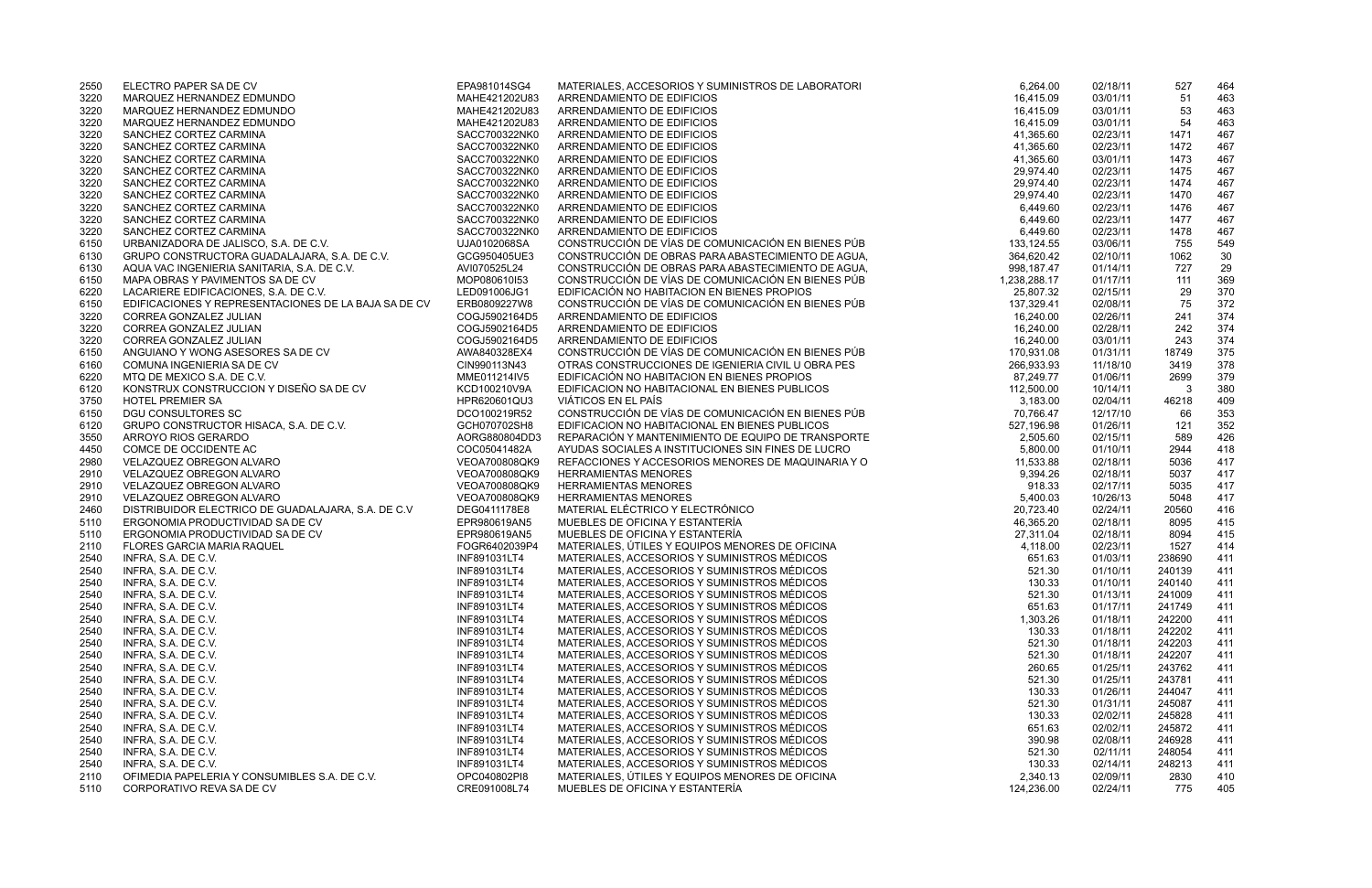| 3220 | VILLEGAS RODRIGUEZ MARTHA GABRIELA                                   | VIRM68022327A | ARRENDAMIENTO DE EDIFICIOS                         | 11,600.00  | 02/28/11 | 187   | 404 |
|------|----------------------------------------------------------------------|---------------|----------------------------------------------------|------------|----------|-------|-----|
| 3220 | VILLEGAS RODRIGUEZ MARTHA GABRIELA                                   | VIRM68022327A | ARRENDAMIENTO DE EDIFICIOS                         | 11,600.00  | 02/28/11 | 186   | 404 |
| 2470 | PROVEEDOR DE INSUMOS PARA LA CONSTRUCCION, S.A. DE C.V. PIC970821V61 |               | ARTÍCULOS METÁLICOS PARA LA CONSTRUCCIÓN           | 21,534.36  | 02/19/11 | 371   | 402 |
| 2420 | PROVEEDOR DE INSUMOS PARA LA CONSTRUCCION, S.A. DE C.V. PIC970821V61 |               | CEMENTO Y PRODUCTOS DE CONCRETO                    | 24,128.00  | 02/19/11 | 372   | 402 |
| 2910 | POLIREFACCIONES DE OCCIDENTE S.A. DE C.V.                            | POC0111294V0  | <b>HERRAMIENTAS MENORES</b>                        | 3,538.00   | 09/07/09 | 3651  | 401 |
| 2980 | POLIREFACCIONES DE OCCIDENTE S.A. DE C.V.                            | POC0111294V0  | REFACCIONES Y ACCESORIOS MENORES DE MAQUINARIA Y O | 8,468.00   | 02/22/11 | 3643  | 401 |
| 2470 | POLIREFACCIONES DE OCCIDENTE S.A. DE C.V.                            | POC0111294V0  | ARTÍCULOS METÁLICOS PARA LA CONSTRUCCIÓN           | 36,540.00  | 02/18/11 | 3642  | 401 |
| 2910 | POLIREFACCIONES DE OCCIDENTE S.A. DE C.V.                            | POC0111294V0  | <b>HERRAMIENTAS MENORES</b>                        | 1,705.20   | 02/25/11 | 3650  | 401 |
| 3550 | PLASCENCIA VALDEZ GERMAN                                             | PAVG680105FU0 | REPARACIÓN Y MANTENIMIENTO DE EQUIPO DE TRANSPORTE | 7,569.00   | 02/15/11 | 2411  | 400 |
| 3550 | MENDOZA ALVAREZ JUDITH                                               | MEAJ750318SF5 | REPARACIÓN Y MANTENIMIENTO DE EQUIPO DE TRANSPORTE | 17,940.56  | 02/21/11 | 7519  | 398 |
| 3570 | MENDOZA ALVAREZ JUDITH                                               | MEAJ750318SF5 | INSTALACIÓN, REPARACIÓN Y MANTENIMIENTO DE MAQUINA | 4,002.00   | 02/21/11 | 7518  | 398 |
| 3550 | MENDOZA ALVAREZ JUDITH                                               | MEAJ750318SF5 | REPARACIÓN Y MANTENIMIENTO DE EQUIPO DE TRANSPORTE | 18,154.00  | 02/21/11 | 7517  | 398 |
| 3550 | MENDOZA ALVAREZ JUDITH                                               | MEAJ750318SF5 | REPARACIÓN Y MANTENIMIENTO DE EQUIPO DE TRANSPORTE | 18,154.00  | 02/21/11 | 7524  | 398 |
| 3570 | MENDOZA ALVAREZ JUDITH                                               | MEAJ750318SF5 | INSTALACIÓN, REPARACIÓN Y MANTENIMIENTO DE MAQUINA | 1,276.00   | 02/21/11 | 7523  | 398 |
| 3550 | MENDOZA ALVAREZ JUDITH                                               | MEAJ750318SF5 | REPARACIÓN Y MANTENIMIENTO DE EQUIPO DE TRANSPORTE | 3,590.20   | 02/21/11 | 7530  | 398 |
| 3610 | PROMOMEDIOS DE OCCIDENTE, S.A. DE C.V.                               | POC800528A7A  | DIFUSIÓN POR RADIO, TELEVISIÓN Y OTROS MEDIOS DE M | 8,352.00   | 02/21/11 | 49956 | 397 |
| 3390 | LOGICA EN MEDIOS SA DE CV                                            | LME020417SU5  | SERVICIOS PROFESIONALES, CIENTIFICOS Y TÉCNICOS IN | 18,416.16  | 02/22/11 | 5060  | 396 |
| 2160 | AVILA NUÑEZ SARA                                                     | AINS6308189F2 | MATERIAL DE LIMPIEZA                               | 9,067.72   | 02/24/11 | 137   | 395 |
| 3550 | SOLANA MOTORS SA DE CV                                               | SMO021121S44  | REPARACIÓN Y MANTENIMIENTO DE EQUIPO DE TRANSPORTE | 2,402.37   | 02/21/11 | 67284 | 394 |
|      | FARYMAT, S.A. DE C.V.                                                | FAR091013FC5  | MEDICINAS Y PRODUCTOS FARMACÉUTICOS                | 7,698.30   |          |       | 392 |
| 2530 |                                                                      |               | ARRENDAMIENTO DE EDIFICIOS                         |            | 02/25/11 | 65    |     |
| 3220 | ALCARAZ PARTIDA BERTHA                                               | AAPB510101EN6 |                                                    | 9,849.00   | 02/24/11 | 18    | 391 |
| 3220 | ALCARAZ PARTIDA BERTHA                                               | AAPB510101EN6 | ARRENDAMIENTO DE EDIFICIOS                         | 9,849.00   | 02/24/11 | 19    | 391 |
| 3220 | SOLANO MAGAÑA JOSE MANUEL                                            | SOMM730308P77 | ARRENDAMIENTO DE EDIFICIOS                         | 15,102.00  | 02/18/11 | 19    | 390 |
| 3220 | SOLANO MAGAÑA JOSE MANUEL                                            | SOMM730308P77 | ARRENDAMIENTO DE EDIFICIOS                         | 15,102.00  | 02/18/11 | 20    | 390 |
| 3610 | STEREOREY GUADALAJARA SA                                             | SGU741219FH2  | DIFUSIÓN POR RADIO, TELEVISIÓN Y OTROS MEDIOS DE M | 27,543.04  | 02/23/11 | 34135 | 389 |
| 2150 | UNIVERSIDAD AUTONOMA DE GUADALAJARA AC                               | UAG780612718  | MATERIAL IMPRESO E INFORMACIÓN DIGITAL             | 1,200.00   | 02/23/11 | 32827 | 388 |
| 3610 | PAGINA TRES, S.A.                                                    | PTR980813TT8  | DIFUSIÓN POR RADIO, TELEVISIÓN Y OTROS MEDIOS DE M | 8,938.91   | 02/22/11 | 27858 | 387 |
| 3610 | PAGINA TRES, S.A.                                                    | PTR980813TT8  | DIFUSIÓN POR RADIO, TELEVISIÓN Y OTROS MEDIOS DE M | 8,938.91   | 02/22/11 | 27859 | 387 |
| 2150 | PAGINA TRES, S.A.                                                    | PTR980813TT8  | MATERIAL IMPRESO E INFORMACIÓN DIGITAL             | 1,900.00   | 02/22/11 | 19061 | 386 |
| 2150 | PAGINA TRES, S.A.                                                    | PTR980813TT8  | MATERIAL IMPRESO E INFORMACIÓN DIGITAL             | 1,900.00   | 02/22/11 | 19066 | 386 |
| 2150 | UNION EDITORIALISTA SA DE CV                                         | UED031111B80  | MATERIAL IMPRESO E INFORMACIÓN DIGITAL             | 1,800.00   | 02/25/11 | 84069 | 385 |
| 2150 | UNION EDITORIALISTA SA DE CV                                         | UED031111B80  | MATERIAL IMPRESO E INFORMACIÓN DIGITAL             | 1,800.00   | 02/25/11 | 84070 | 385 |
| 2610 | COMBUSTIBLES TLAJOMULCO S.A. DE C.V.                                 | CTL050627SF1  | COMBUSTIBLES, LUBRICANTES Y ADITIVOS               | 7,072.00   | 02/14/11 | 473   | 383 |
| 2610 | COMBUSTIBLES TLAJOMULCO S.A. DE C.V.                                 | CTL050627SF1  | COMBUSTIBLES, LUBRICANTES Y ADITIVOS               | 3,966.37   | 02/14/11 | 474   | 383 |
| 2610 | COMBUSTIBLES TLAJOMULCO S.A. DE C.V.                                 | CTL050627SF1  | COMBUSTIBLES, LUBRICANTES Y ADITIVOS               | 56,567.61  | 02/14/11 | 476   | 383 |
| 2610 | COMBUSTIBLES TLAJOMULCO S.A. DE C.V.                                 | CTL050627SF1  | COMBUSTIBLES, LUBRICANTES Y ADITIVOS               | 68,305.41  | 02/14/11 | 478   | 383 |
| 2610 | AUTOSERVICIO GASOLINERO HACIENDA SANTA FE S.A. DE C.V.               | AGH0601315P2  | COMBUSTIBLES, LUBRICANTES Y ADITIVOS               | 45,799.80  | 02/14/11 | 987   | 381 |
| 2610 | AUTOSERVICIO GASOLINERO HACIENDA SANTA FE S.A. DE C.V.               | AGH0601315P2  | COMBUSTIBLES, LUBRICANTES Y ADITIVOS               | 55,064.69  | 02/14/11 | 988   | 381 |
| 2610 | AUTOSERVICIO GASOLINERO HACIENDA SANTA FE S.A. DE C.V.               | AGH0601315P2  | COMBUSTIBLES, LUBRICANTES Y ADITIVOS               | 11,680.30  | 02/14/11 | 989   | 381 |
| 2610 | AUTOSERVICIO GASOLINERO HACIENDA SANTA FE S.A. DE C.V.               | AGH0601315P2  | COMBUSTIBLES, LUBRICANTES Y ADITIVOS               | 86,318.30  | 02/14/11 | 990   | 381 |
| 2610 | AUTOSERVICIO GASOLINERO HACIENDA SANTA FE S.A. DE C.V.               | AGH0601315P2  | COMBUSTIBLES, LUBRICANTES Y ADITIVOS               | 184.01     | 02/14/11 | 991   | 381 |
| 2610 | COMBUSTIBLES TLAJOMULCO S.A. DE C.V.                                 | CTL050627SF1  | COMBUSTIBLES, LUBRICANTES Y ADITIVOS               | 20,302.88  | 02/14/11 | 475   | 382 |
| 3550 | ELIZALDE MARTINEZ PEDRO                                              | EIMP771025HU8 | REPARACIÓN Y MANTENIMIENTO DE EQUIPO DE TRANSPORTE | 1,972.00   | 02/15/11 | 1337  | 427 |
| 6150 | <b>GRUPO CONSTRUCTOR FELCA SA DE CV</b>                              | GCF8504255B8  | CONSTRUCCIÓN DE VÍAS DE COMUNICACIÓN EN BIENES PÚB | 381,373.54 | 02/14/11 | 4278  | 598 |
| 3610 | BARAJAS RAMIREZ VERONICA FRANCISCA                                   | BARV760304HJ8 | DIFUSIÓN POR RADIO, TELEVISIÓN Y OTROS MEDIOS DE M | 29,000.00  | 03/09/11 | 390   | 594 |
| 2960 | MARTIN PADILLA MARIA GUADALUPE                                       | MAPG671108R41 | REFACCIONES Y ACCESORIOS MENORES DE EQUIPO DE TRAN | 71,280.53  | 02/24/11 | 816   | 593 |
| 2210 | DISTRIBUIDORA CRISEL, S.A. DE C.V.                                   | DCR970305IS6  | PRODUCTOS ALIMENTICIOS PARA PERSONAS               | 2,886.25   | 02/28/11 | 357   | 614 |
| 3510 | MENDOZA GOMEZ DAVID                                                  | MEGD781004CJ6 | CONSERVACIÓN Y MANTENIMIENTO MENOR DE INMUEBLES    | 6,728.00   | 03/04/11 | 1280  | 613 |
| 2150 | PAGINA TRES, S.A.                                                    | PTR980813TT8  | MATERIAL IMPRESO E INFORMACIÓN DIGITAL             | 1,430.00   | 02/18/11 | 18982 | 612 |
| 2150 | PAGINA TRES, S.A.                                                    | PTR980813TT8  | MATERIAL IMPRESO E INFORMACIÓN DIGITAL             | 1,430.00   | 02/18/11 | 18983 | 612 |
| 2910 | RAMIREZ MARTINEZ FELIPE DE JESUS                                     | RAMF500721PY8 | <b>HERRAMIENTAS MENORES</b>                        | 1,832.80   | 03/11/11 | 2912  | 619 |
|      |                                                                      |               |                                                    |            |          |       |     |
| 2910 | PROVEEDOR DE INSUMOS PARA LA CONSTRUCCION, S.A. DE C.V. PIC970821V61 |               | <b>HERRAMIENTAS MENORES</b>                        | 15,554.90  | 03/08/11 | 521   | 618 |
| 2210 | <b>MANZO GARCIA EVELIA</b>                                           | MAGE7011303IO | PRODUCTOS ALIMENTICIOS PARA PERSONAS               | 5,500.00   | 03/09/11 | 867   | 617 |
| 3550 | SYC MOTORS SA DE CV                                                  | SMO810623HI5  | REPARACIÓN Y MANTENIMIENTO DE EQUIPO DE TRANSPORTE | 2,186.99   | 02/10/11 | 1995  | 616 |
| 5780 | ORUGA TRANSFORMA SA DE CV                                            | OTR0706087K8  | ÁRBOLES Y PLANTAS                                  | 146,500.00 | 03/08/11 | 398   | 615 |
| 3220 | CHITICA MARTINEZ CESAR                                               | CIMC730714R18 | ARRENDAMIENTO DE EDIFICIOS                         | 3,480.00   | 03/02/11 | 179   | 590 |
| 3220 | CHITICA MARTINEZ CESAR                                               | CIMC730714R18 | ARRENDAMIENTO DE EDIFICIOS                         | 3,480.00   | 03/02/11 | 175   | 590 |
| 3220 | CHITICA MARTINEZ CESAR                                               | CIMC730714R18 | ARRENDAMIENTO DE EDIFICIOS                         | 3,480.00   | 03/02/11 | 184   | 590 |
| 3220 | CHITICA MARTINEZ CESAR                                               | CIMC730714R18 | ARRENDAMIENTO DE EDIFICIOS                         | 3,480.00   | 03/02/11 | 185   | 590 |

| 11,600.00             | 02/28/11             | 187         | 404        |
|-----------------------|----------------------|-------------|------------|
| 11,600.00             | 02/28/11             | 186         | 404        |
| 21,534.36             | 02/19/11             | 371         | 402        |
| 24,128.00             | 02/19/11             | 372         | 402        |
| 3,538.00              | 09/07/09             | 3651        | 401        |
| 8,468.00              | 02/22/11             | 3643        | 401        |
| 36,540.00             | 02/18/11             | 3642        | 401        |
| 1,705.20              | 02/25/11             | 3650        | 401        |
| 7,569.00              | 02/15/11             | 2411        | 400        |
| 17,940.56             | 02/21/11             | 7519        | 398        |
| 4,002.00              | 02/21/11             | 7518        | 398        |
| 18,154.00             | 02/21/11             | 7517        | 398        |
| 18,154.00             | 02/21/11             | 7524        | 398        |
| 1,276.00              | 02/21/11             | 7523        | 398        |
| 3,590.20              | 02/21/11             | 7530        | 398        |
| 8,352.00              | 02/21/11<br>02/22/11 | 49956       | 397        |
| 18,416.16<br>9,067.72 | 02/24/11             | 5060<br>137 | 396<br>395 |
| 2,402.37              | 02/21/11             | 67284       | 394        |
| 7,698.30              | 02/25/11             | 65          | 392        |
| 9,849.00              | 02/24/11             | 18          | 391        |
| 9,849.00              | 02/24/11             | 19          | 391        |
| 15,102.00             | 02/18/11             | 19          | 390        |
| 15,102.00             | 02/18/11             | 20          | 390        |
| 27,543.04             | 02/23/11             | 34135       | 389        |
| 1,200.00              | 02/23/11             | 32827       | 388        |
| 8,938.91              | 02/22/11             | 27858       | 387        |
| 8,938.91              | 02/22/11             | 27859       | 387        |
| 1,900.00              | 02/22/11             | 19061       | 386        |
| 1,900.00              | 02/22/11             | 19066       | 386        |
| 1,800.00              | 02/25/11             | 84069       | 385        |
| 1,800.00              | 02/25/11             | 84070       | 385        |
| 7,072.00              | 02/14/11             | 473         | 383        |
| 3,966.37              | 02/14/11             | 474         | 383        |
| 56,567.61             | 02/14/11             | 476         | 383        |
| 68,305.41             | 02/14/11             | 478         | 383        |
| 45,799.80             | 02/14/11             | 987         | 381        |
| 55,064.69             | 02/14/11<br>02/14/11 | 988         | 381        |
| 11,680.30             | 02/14/11             | 989<br>990  | 381<br>381 |
| 86,318.30<br>184.01   | 02/14/11             | 991         | 381        |
| 20,302.88             | 02/14/11             | 475         | 382        |
| 1,972.00              | 02/15/11             | 1337        | 427        |
| 381,373.54            | 02/14/11             | 4278        | 598        |
| 29,000.00             | 03/09/11             | 390         | 594        |
| 71,280.53             | 02/24/11             | 816         | 593        |
| 2,886.25              | 02/28/11             | 357         | 614        |
| 6,728.00              | 03/04/11             | 1280        | 613        |
| 1,430.00              | 02/18/11             | 18982       | 612        |
| 1,430.00              | 02/18/11             | 18983       | 612        |
| 1,832.80              | 03/11/11             | 2912        | 619        |
| 15,554.90             | 03/08/11             | 521         | 618        |
| 5,500.00              | 03/09/11             | 867         | 617        |
| 2,186.99              | 02/10/11             | 1995        | 616        |
| 146,500.00            | 03/08/11             | 398         | 615        |
| 3,480.00              | 03/02/11             | 179         | 590        |
| 3,480.00              | 03/02/11             | 175         | 590        |
| 3,480.00              | 03/02/11             | 184         | 590        |
| 3,480.00              | 03/02/11             | 185         | 590        |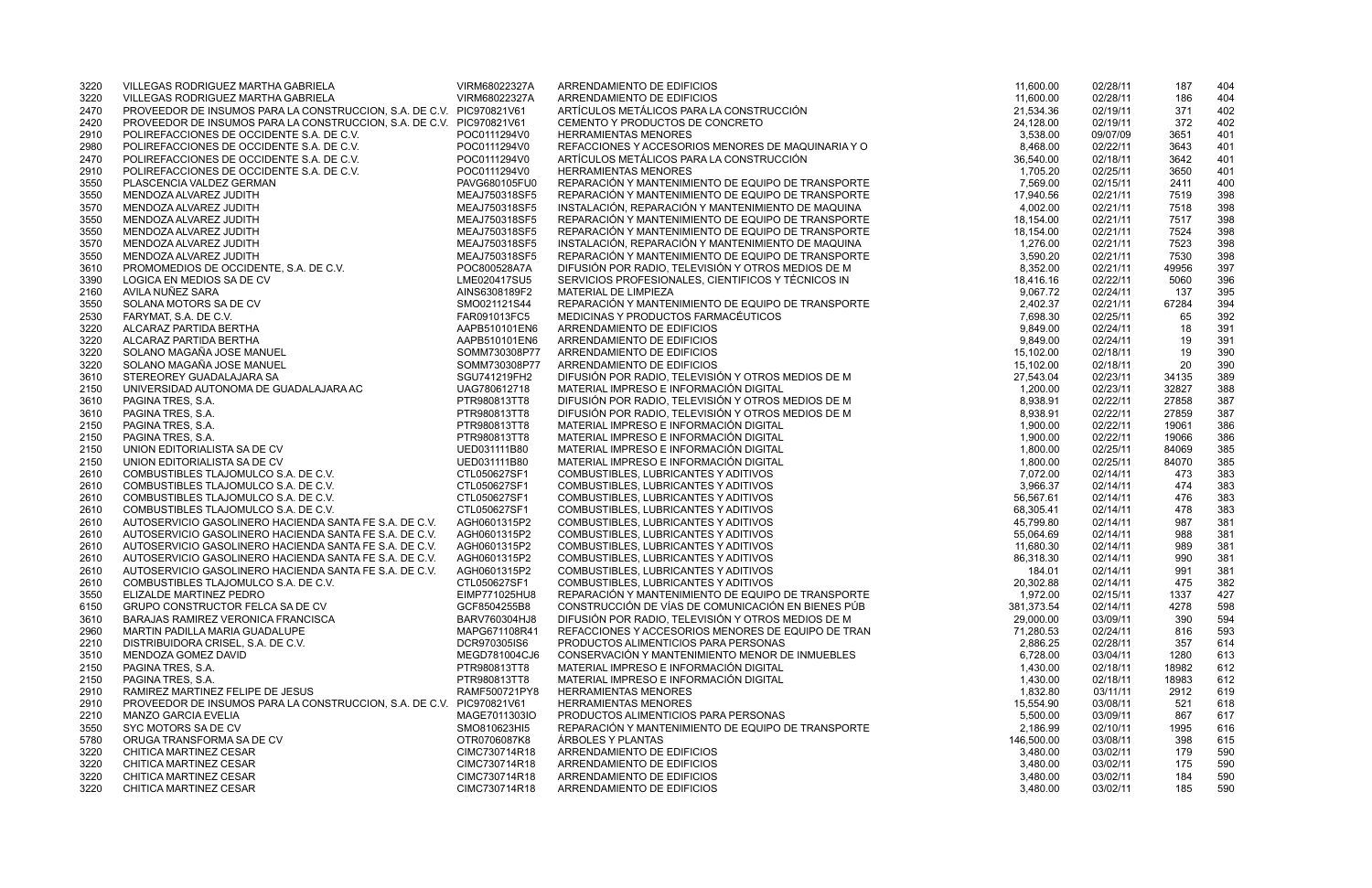| 3220 | CHITICA MARTINEZ CESAR                                 | CIMC730714R18 | ARRENDAMIENTO DE EDIFICIOS                         | 3,480.00     | 03/02/11 | 186    | 590 |
|------|--------------------------------------------------------|---------------|----------------------------------------------------|--------------|----------|--------|-----|
| 2610 | AUTOSERVICIO GASOLINERO HACIENDA SANTA FE S.A. DE C.V. | AGH0601315P2  | COMBUSTIBLES, LUBRICANTES Y ADITIVOS               | 88,294.72    | 02/28/11 | 1215   | 586 |
| 2610 | AUTOSERVICIO GASOLINERO HACIENDA SANTA FE S.A. DE C.V. | AGH0601315P2  | COMBUSTIBLES, LUBRICANTES Y ADITIVOS               | 46,546.40    | 02/28/11 | 1216   | 586 |
| 2610 | AUTOSERVICIO GASOLINERO HACIENDA SANTA FE S.A. DE C.V. | AGH0601315P2  | COMBUSTIBLES, LUBRICANTES Y ADITIVOS               | 14,297.83    | 02/28/11 | 1217   | 586 |
| 2610 | AUTOSERVICIO GASOLINERO HACIENDA SANTA FE S.A. DE C.V. | AGH0601315P2  | COMBUSTIBLES, LUBRICANTES Y ADITIVOS               | 71,479.20    | 02/28/11 | 1214   | 586 |
| 2610 | AUTOSERVICIO GASOLINERO HACIENDA SANTA FE S.A. DE C.V. | AGH0601315P2  | COMBUSTIBLES, LUBRICANTES Y ADITIVOS               | 16,178.40    | 03/01/11 | 1266   | 585 |
| 2610 | AUTOSERVICIO GASOLINERO HACIENDA SANTA FE S.A. DE C.V. | AGH0601315P2  | COMBUSTIBLES, LUBRICANTES Y ADITIVOS               | 4,102.20     | 03/01/11 | 1267   | 585 |
| 2610 | AUTOSERVICIO GASOLINERO HACIENDA SANTA FE S.A. DE C.V. | AGH0601315P2  | COMBUSTIBLES, LUBRICANTES Y ADITIVOS               | 31,635.20    | 03/01/11 | 1268   | 585 |
| 2610 | AUTOSERVICIO GASOLINERO HACIENDA SANTA FE S.A. DE C.V. | AGH0601315P2  | COMBUSTIBLES, LUBRICANTES Y ADITIVOS               | 14,028.10    | 03/01/11 | 1269   | 585 |
| 6230 | MEXICANA GENERAL DE BOMBEO SA DE CV                    | MGB940504343  | EDIFICACIÓN NO HABITACION PARA EL ABASTECIMIENTO D | 254,463.40   | 03/16/11 | 520    | 611 |
| 6230 | MEXICANA GENERAL DE BOMBEO SA DE CV                    | MGB940504343  | EDIFICACIÓN NO HABITACION PARA EL ABASTECIMIENTO D | 218,283.00   | 03/16/11 | 521    | 611 |
| 6130 | ALCOR DE OCCIDENTE S.A. DE C.V.                        | AOC830810TG9  | CONSTRUCCIÓN DE OBRAS PARA ABASTECIMIENTO DE AGUA, | 1,247,105.47 | 02/11/11 | 6090   | 599 |
| 6150 | TEPULI, S.A. DE C.V.                                   | TEP0007209T7  | CONSTRUCCIÓN DE VÍAS DE COMUNICACIÓN EN BIENES PÚB | 660,159.29   | 03/02/11 | 987    | 471 |
| 6150 | EG TRADING GROUP S.A DE C.V.                           | GTG970324H10  | CONSTRUCCIÓN DE VÍAS DE COMUNICACIÓN EN BIENES PÚB | 147,223.49   | 01/31/11 | 659    | 475 |
| 2960 | SALVATIERRA GONZALEZ RICARDO                           | SAGR520403A84 | REFACCIONES Y ACCESORIOS MENORES DE EQUIPO DE TRAN | 600.00       | 02/15/11 | 12353  | 476 |
| 3820 | MELISSA GABRIELA ARELLANO VELAZQUEZ                    | AEVM831112QN3 | <b>GASTOS ORDEN SOCIAL Y CULTURAL</b>              | 250.00       | 01/14/11 | 774    | 482 |
| 2210 | RODRIGUEZ ROBLES JOSE LUIS                             | RORL550430321 | PRODUCTOS ALIMENTICIOS PARA PERSONAS               | 580.00       | 01/14/11 | 156    | 482 |
| 3360 | LABORATORIOS JULIO SA DE CV                            | LJU821006T53  | SERVICIOS APOYO ADMINISTRATIVO, FOTOCOPIADO E IMPR | 972.00       | 12/16/10 | 983158 | 482 |
| 6150 | EDIFICACIONES Y REPRESENTACIONES DE LA BAJA SA DE CV   | ERB0809227W8  | CONSTRUCCIÓN DE VÍAS DE COMUNICACIÓN EN BIENES PÚB | 959,397.72   | 02/21/11 | 80     | 501 |
| 5310 | CARLOZA SA DE CV                                       | CAR030411375  | EQUIPO MÉDICO Y DE LABORATORIO                     | 300,064.16   | 03/01/11 | 1613   | 508 |
| 6220 | SKIP EDIFICACIONES, S.A. DE C.V.                       | SED080712SJ7  | EDIFICACIÓN NO HABITACION EN BIENES PROPIOS        | 344,816.86   | 02/17/11 | 299    | 373 |
| 3550 | PLASENCIA GUADALAJARA SA DE CV                         | PGU7703223V0  | REPARACIÓN Y MANTENIMIENTO DE EQUIPO DE TRANSPORTE | 2,322.42     | 03/02/11 | 374    | 34  |
| 3550 | PLASENCIA GUADALAJARA SA DE CV                         | PGU7703223V0  | REPARACIÓN Y MANTENIMIENTO DE EQUIPO DE TRANSPORTE | 7,246.18     | 03/02/11 | 377    | 34  |
| 3550 | PLASENCIA GUADALAJARA SA DE CV                         | PGU7703223V0  | REPARACIÓN Y MANTENIMIENTO DE EQUIPO DE TRANSPORTE | 2,542.70     | 03/02/11 | 375    | 34  |
| 3710 | HOTEL NIKKO MEXICO SA DE CV                            | HNM900507M44  | PASAJES AÉREOS                                     | 6,413.22     | 02/17/11 | 95373  | 641 |
| 3550 | PLASENCIA GUADALAJARA SA DE CV                         | PGU7703223V0  | REPARACIÓN Y MANTENIMIENTO DE EQUIPO DE TRANSPORTE | 1,875.00     | 02/17/11 | 218    | 582 |
| 3550 | PLASENCIA GUADALAJARA SA DE CV                         | PGU7703223V0  | REPARACIÓN Y MANTENIMIENTO DE EQUIPO DE TRANSPORTE | 2,199.52     | 02/17/11 | 227    | 582 |
| 3550 | PLASENCIA GUADALAJARA SA DE CV                         | PGU7703223V0  | REPARACIÓN Y MANTENIMIENTO DE EQUIPO DE TRANSPORTE | 1,975.00     | 02/16/11 | 185    | 582 |
| 3550 | PLASENCIA GUADALAJARA SA DE CV                         | PGU7703223V0  | REPARACIÓN Y MANTENIMIENTO DE EQUIPO DE TRANSPORTE | 1,975.00     | 02/17/11 | 223    | 582 |
| 3550 | PLASENCIA GUADALAJARA SA DE CV                         | PGU7703223V0  | REPARACIÓN Y MANTENIMIENTO DE EQUIPO DE TRANSPORTE | 2,200.00     | 02/21/11 | 268    | 582 |
| 3550 | PLASENCIA GUADALAJARA SA DE CV                         | PGU7703223V0  | REPARACIÓN Y MANTENIMIENTO DE EQUIPO DE TRANSPORTE | 2,200.00     | 02/17/11 | 231    | 582 |
| 3550 | PLASENCIA GUADALAJARA SA DE CV                         | PGU7703223V0  | REPARACIÓN Y MANTENIMIENTO DE EQUIPO DE TRANSPORTE | 1,875.00     | 02/17/11 | 224    | 582 |
| 3550 | PLASENCIA GUADALAJARA SA DE CV                         | PGU7703223V0  | REPARACIÓN Y MANTENIMIENTO DE EQUIPO DE TRANSPORTE | 1,531.20     | 02/17/11 | 226    | 582 |
| 3570 | ARROYO RIOS GERARDO                                    | AORG880804DD3 | INSTALACIÓN, REPARACIÓN Y MANTENIMIENTO DE MAQUINA | 2,830.40     | 02/28/11 | 599    | 581 |
| 3550 | ARROYO RIOS GERARDO                                    | AORG880804DD3 | REPARACIÓN Y MANTENIMIENTO DE EQUIPO DE TRANSPORTE | 1,751.60     | 02/28/11 | 598    | 581 |
| 3550 | ARROYO RIOS GERARDO                                    | AORG880804DD3 | REPARACIÓN Y MANTENIMIENTO DE EQUIPO DE TRANSPORTE | 654.80       | 02/28/11 | 600    | 581 |
| 9910 | BENJAMIN MOJARRO VICTOR                                | MOVB6101152LA | <b>ADEFAS</b>                                      | 34,800.00    | 03/02/11 | 120    | 380 |
| 9910 | RAMOS MEJIA LILIANA AURORA                             | RAML641012186 | <b>ADEFAS</b>                                      | 5,938.00     | 02/22/11 | 14926  | 379 |
| 9910 | FERRETERIA MODELO MEXICO SA DE CV                      | FMM061215FJ0  | <b>ADEFAS</b>                                      | 844.92       | 06/30/10 | 814747 | 378 |
| 9910 | TELEVISORA DE OCCIDENTE SA DE CV                       | TOC9404287U9  | <b>ADEFAS</b>                                      | 999,999.99   | 12/14/10 | 4417   | 375 |
| 2910 | POLIREFACCIONES DE OCCIDENTE S.A. DE C.V.              | POC0111294V0  | <b>HERRAMIENTAS MENORES</b>                        | 1,409.40     | 03/11/11 | 3663   | 580 |
| 3610 | NUEVA ERA RADIO DE OCCIDENTE S.A. DE C.V.              | NER011206J77  | DIFUSIÓN POR RADIO, TELEVISIÓN Y OTROS MEDIOS DE M | 7,145.60     | 03/14/11 | 402    | 620 |
| 2460 | DISTRIBUIDOR ELECTRICO DE GUADALAJARA, S.A. DE C.V.    | DEG0411178E8  | MATERIAL ELÉCTRICO Y ELECTRÓNICO                   | 60,698.16    | 03/10/11 | 20713  | 626 |
| 2540 | ALFEJ MEDICAL ITEMS S DE RL                            | AMI090923B30  | MATERIALES, ACCESORIOS Y SUMINISTROS MÉDICOS       | 1,129.61     | 03/09/11 | 34     | 627 |
| 2550 | CARVAJAL SALCEDO JOSE LUIS                             | CASL5307236CA | MATERIALES, ACCESORIOS Y SUMINISTROS DE LABORATORI | 16,824.64    | 03/08/11 | 14652  | 628 |
| 2540 | CARVAJAL SALCEDO JOSE LUIS                             | CASL5307236CA | MATERIALES, ACCESORIOS Y SUMINISTROS MÉDICOS       | 19,859.20    | 03/11/11 | 14677  | 628 |
| 2540 | CARVAJAL SALCEDO JOSE LUIS                             | CASL5307236CA | MATERIALES, ACCESORIOS Y SUMINISTROS MÉDICOS       | 2,668.00     | 03/08/11 | 14650  | 628 |
| 2550 | CARVAJAL SALCEDO JOSE LUIS                             | CASL5307236CA | MATERIALES, ACCESORIOS Y SUMINISTROS DE LABORATORI | 2,092.64     | 03/08/11 | 14651  | 628 |
| 3310 | MONARQUE & NOVIA Y ASOCIADOS SC                        | M&N050209K34  | SERVICIOS LEGALES, CONTABILIDAD Y RELACIONADOS     | 29,000.00    | 03/18/11 | 1916   | 629 |
| 3310 | MONARQUE & NOVIA Y ASOCIADOS SC                        | M&N050209K34  | SERVICIOS LEGALES, CONTABILIDAD Y RELACIONADOS     | 29,000.00    | 03/18/11 | 1917   | 629 |
| 3310 | MONARQUE & NOVIA Y ASOCIADOS SC                        | M&N050209K34  | SERVICIOS LEGALES, CONTABILIDAD Y RELACIONADOS     | 29,000.00    | 03/18/11 | 1918   | 629 |
| 3360 | CERVANTES GONZALEZ MARIO ALBERTO                       | CEGM7407201C8 | SERVICIOS APOYO ADMINISTRATIVO, FOTOCOPIADO E IMPR | 87,284.20    | 03/17/11 | 875    | 630 |
| 6150 | TORRES AGUIRRE INGENIEROS SA DE CV                     | TAI920312952  | CONSTRUCCIÓN DE VÍAS DE COMUNICACIÓN EN BIENES PÚB | 942,857.50   | 02/17/11 | 3397   | 568 |
| 2610 | AUTOSERVICIO GASOLINERO HACIENDA SANTA FE S.A. DE C.V. | AGH0601315P2  | COMBUSTIBLES, LUBRICANTES Y ADITIVOS               | 56,327.30    | 03/05/11 | 1348   | 644 |
| 2610 | AUTOSERVICIO GASOLINERO HACIENDA SANTA FE S.A. DE C.V. | AGH0601315P2  | COMBUSTIBLES, LUBRICANTES Y ADITIVOS               | 46,762.40    | 03/05/11 | 1345   | 644 |
| 2610 | AUTOSERVICIO GASOLINERO HACIENDA SANTA FE S.A. DE C.V. | AGH0601315P2  | COMBUSTIBLES, LUBRICANTES Y ADITIVOS               | 7,494.49     | 03/05/11 | 1346   | 644 |
| 2610 | AUTOSERVICIO GASOLINERO HACIENDA SANTA FE S.A. DE C.V. | AGH0601315P2  | COMBUSTIBLES, LUBRICANTES Y ADITIVOS               | 49,845.50    | 03/05/11 | 1347   | 644 |
| 2610 | COMBUSTIBLES TLAJOMULCO S.A. DE C.V.                   | CTL050627SF1  | COMBUSTIBLES, LUBRICANTES Y ADITIVOS               | 80,680.80    | 03/08/11 | 790    | 643 |
| 2960 | PLASCENCIA VALDEZ GERMAN                               | PAVG680105FU0 | REFACCIONES Y ACCESORIOS MENORES DE EQUIPO DE TRAN | 8,647.80     | 02/11/11 | 2407   | 544 |
|      |                                                        |               |                                                    |              |          |        |     |

| 3.480.00   | 03/02/11 | 186    | 590 |
|------------|----------|--------|-----|
| 88,294.72  | 02/28/11 | 1215   | 586 |
| 46,546.40  | 02/28/11 | 1216   | 586 |
| 14,297.83  | 02/28/11 | 1217   | 586 |
| 71,479.20  | 02/28/11 | 1214   | 586 |
| 16,178.40  | 03/01/11 | 1266   | 585 |
| 4,102.20   | 03/01/11 | 1267   | 585 |
| 31,635.20  | 03/01/11 | 1268   | 585 |
| 14,028.10  | 03/01/11 | 1269   | 585 |
| 254,463.40 | 03/16/11 | 520    | 611 |
| 218,283.00 | 03/16/11 | 521    | 611 |
| 247,105.47 | 02/11/11 | 6090   | 599 |
| 660,159.29 | 03/02/11 | 987    | 471 |
| 147,223.49 | 01/31/11 | 659    | 475 |
| 600.00     | 02/15/11 | 12353  | 476 |
| 250.00     | 01/14/11 | 774    | 482 |
| 580.00     | 01/14/11 | 156    | 482 |
| 972.00     | 12/16/10 | 983158 | 482 |
| 959,397.72 | 02/21/11 | 80     | 501 |
| 300,064.16 | 03/01/11 | 1613   | 508 |
| 344,816.86 | 02/17/11 | 299    | 373 |
| 2,322.42   | 03/02/11 | 374    | 34  |
| 7,246.18   | 03/02/11 | 377    | 34  |
| 2,542.70   | 03/02/11 | 375    | 34  |
| 6,413.22   | 02/17/11 | 95373  | 641 |
| 1,875.00   | 02/17/11 | 218    | 582 |
| 2,199.52   | 02/17/11 | 227    | 582 |
| 1,975.00   | 02/16/11 | 185    | 582 |
| 1,975.00   | 02/17/11 | 223    | 582 |
| 2,200.00   | 02/21/11 | 268    | 582 |
| 2,200.00   | 02/17/11 | 231    | 582 |
| 1,875.00   | 02/17/11 | 224    | 582 |
| 1,531.20   | 02/17/11 | 226    | 582 |
| 2,830.40   | 02/28/11 | 599    | 581 |
| 1,751.60   | 02/28/11 | 598    | 581 |
| 654.80     | 02/28/11 | 600    | 581 |
| 34,800.00  | 03/02/11 | 120    | 380 |
| 5,938.00   | 02/22/11 | 14926  | 379 |
| 844.92     | 06/30/10 | 814747 | 378 |
| 999,999.99 | 12/14/10 | 4417   | 375 |
| 1,409.40   | 03/11/11 | 3663   | 580 |
| 7,145.60   | 03/14/11 | 402    | 620 |
| 60,698.16  | 03/10/11 | 20713  | 626 |
| 1,129.61   | 03/09/11 | 34     | 627 |
| 16,824.64  | 03/08/11 | 14652  | 628 |
| 19,859.20  | 03/11/11 | 14677  | 628 |
| 2,668.00   | 03/08/11 | 14650  | 628 |
| 2,092.64   | 03/08/11 | 14651  | 628 |
| 29,000.00  | 03/18/11 | 1916   | 629 |
| 29,000.00  | 03/18/11 | 1917   | 629 |
| 29,000.00  | 03/18/11 | 1918   | 629 |
| 87,284.20  | 03/17/11 | 875    | 630 |
| 942,857.50 | 02/17/11 | 3397   | 568 |
| 56,327.30  | 03/05/11 | 1348   | 644 |
| 46,762.40  | 03/05/11 | 1345   | 644 |
| 7,494.49   | 03/05/11 | 1346   | 644 |
| 49,845.50  | 03/05/11 | 1347   | 644 |
| 80,680.80  | 03/08/11 | 790    | 643 |
| 8,647.80   | 02/11/11 | 2407   | 544 |
|            |          |        |     |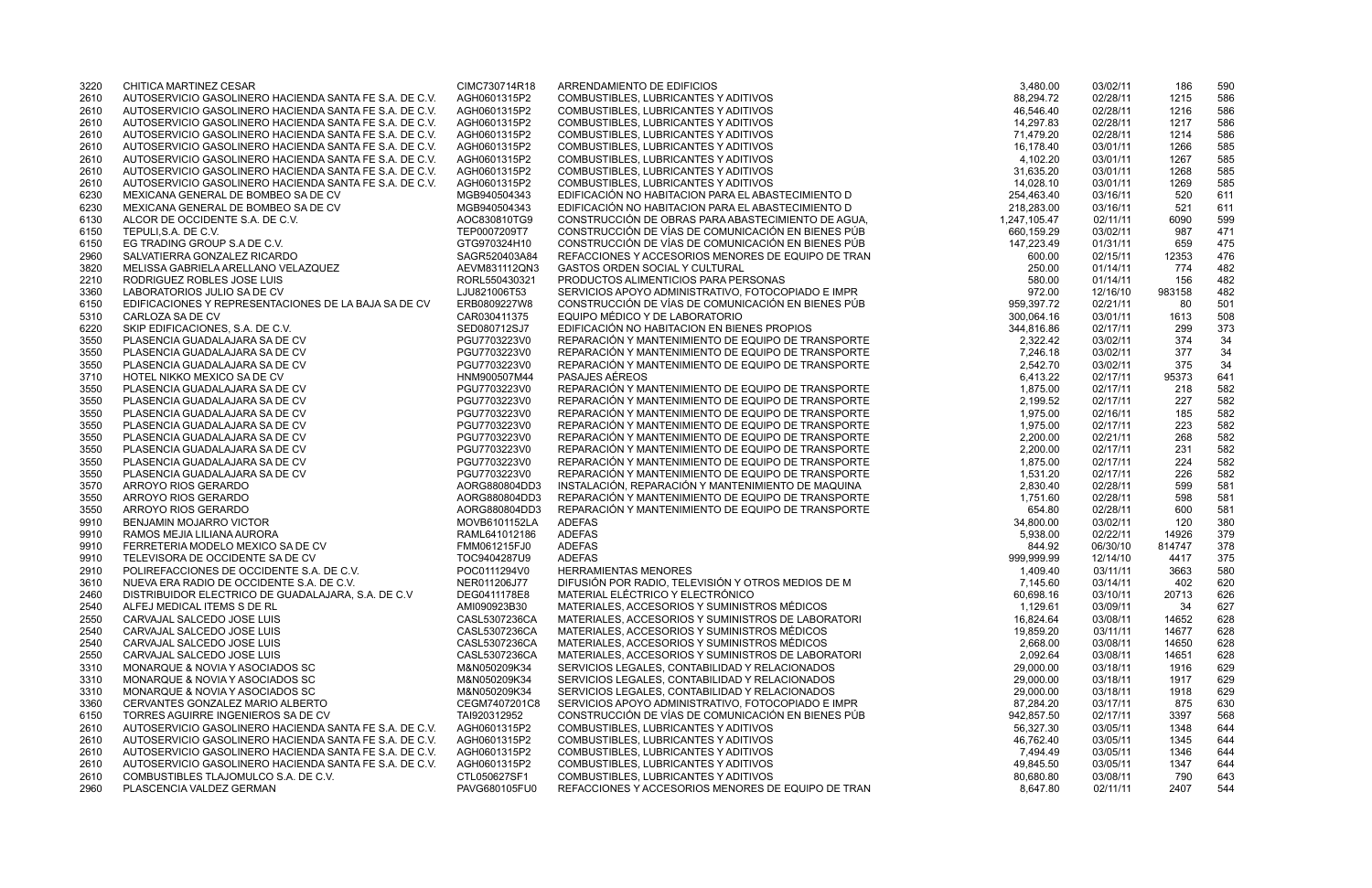| 3,257.28               | 03/14/11             | 18032              | 631        |
|------------------------|----------------------|--------------------|------------|
| 24,844.14              | 03/14/11             | 18037              | 631        |
| 9,005.32               | 03/14/11             | 18036              | 631        |
| 40,618.15              | 03/14/11             | 18038              | 631        |
| 4,159.76               | 03/03/11             | 30821              | 632        |
| 133,292.12             | 03/17/11             | 4486               | 633        |
| 2,712.01               | 03/15/11             | 512469             | 634        |
| 15,622.88              | 03/09/11             | 926                | 635        |
| 1,453.16               | 02/15/11             | 154                | 636        |
| 1,631.66               | 03/09/11             | 9255               | 637        |
| 1,975.00               | 03/10/11             | 474                | 638        |
| 1,975.00               | 03/10/11             | 472                | 639        |
| 1,975.00               | 03/10/11             | 476                | 639        |
| 2,200.00               | 03/10/11             | 475                | 639        |
| 22,984.53              | 03/09/11             | 6025110            | 640        |
| 73,718.37              | 03/09/11             | 6025116            | 640        |
| 39,798.53<br>1,519.90  | 03/09/11<br>03/09/11 | 6307218<br>6025085 | 640<br>640 |
| 11,981.92              | 03/09/11             | 6316857            | 640        |
| 1,006,764.00           | 02/23/11             | 294                | 446        |
| 1,177.00               | 02/26/11             | 84436              | 506        |
| 3,386.00               | 02/26/11             | 84435              | 506        |
| 1,781.00               | 02/26/11             | 84773              | 506        |
| 3,498.00               | 02/26/11             | 53936              | 506        |
| 178.00                 | 02/26/11             | 53938              | 506        |
| 7,918.00               | 02/26/11             | 53939              | 506        |
| 2,890.00               | 02/26/11             | 53941              | 506        |
| 2,332.00               | 02/26/11             | 53940              | 506        |
| 2,797.00               | 02/26/11             | 53937              | 506        |
| 5,683.00               | 02/26/11             | 53935              | 506        |
| 3,371.00               | 02/26/11             | 53942              | 506        |
| 5,791.00               | 02/26/11             | 55278              | 506        |
| 8,582.00               | 02/26/11             | 55279              | 506        |
| 645.00                 | 02/26/11             | 85814              | 506        |
| 443.00                 | 02/26/11             | 85813              | 506        |
| 645.00                 | 02/26/11             | 89293              | 506        |
| 644.00                 | 02/26/11             | 89292              | 506        |
| 7,849.60               | 03/07/11             | 773                | 645        |
| 12,676.09              | 03/07/11             | 774                | 645        |
| 2,256.76               | 03/07/11             | 772                | 645        |
| 36,321.39              | 03/07/11             | 775                | 645        |
| 57,741.92              | 03/07/11             | 776                | 645        |
| 2,776,020.80           | 03/01/11             | 7107               | 646        |
| 27,840.00              | 03/14/11             | 562                | 647        |
| 90,148.98              | 03/14/11             | 12                 | 648        |
| 22,858.82              | 03/14/11             | 150                | 650        |
| 1,897.48<br>113,680.00 | 02/28/11             | 3565<br>8080       | 651        |
| 48,720.00              | 03/04/11<br>03/04/11 | 8079               | 652<br>652 |
| 31,842.40              | 03/08/11             | 44                 | 653        |
| 215,000.00             | 03/25/11             | 84                 | 686        |
| 15,102.00              | 03/10/11             | 21                 | 575        |
| 4,640.00               | 03/01/11             | 227                | 576        |
| 3,060.08               | 02/17/11             | 25                 | 381        |
| 2,564.01               | 03/11/11             | 52                 | 579        |
| 14,901.36              | 01/28/11             | 30478              | 578        |
| 1,392.00               | 02/28/11             | 1675               | 577        |
| 127,218.79             | 03/02/11             | 2373               | 41         |
| 386,517.61             | 03/02/11             | 988                | 474        |
|                        |                      |                    |            |

| 2530         | URIBE RUVALCABA LEOPOLDO RAFAEL                                       | UIRL491115KD6                | MEDICINAS Y PRODUCTOS FARMACÉUTICOS                                             | 3,257.28                  | 03/14/11             | 18032        | 631        |
|--------------|-----------------------------------------------------------------------|------------------------------|---------------------------------------------------------------------------------|---------------------------|----------------------|--------------|------------|
| 2530         | URIBE RUVALCABA LEOPOLDO RAFAEL                                       | UIRL491115KD6                | MEDICINAS Y PRODUCTOS FARMACÉUTICOS                                             | 24,844.14                 | 03/14/11             | 18037        | 631        |
| 2530         | URIBE RUVALCABA LEOPOLDO RAFAEL                                       | UIRL491115KD6                | MEDICINAS Y PRODUCTOS FARMACÉUTICOS                                             | 9,005.32                  | 03/14/11             | 18036        | 631        |
| 2530         | URIBE RUVALCABA LEOPOLDO RAFAEL                                       | UIRL491115KD6                | MEDICINAS Y PRODUCTOS FARMACÉUTICOS                                             | 40,618.15                 | 03/14/11             | 18038        | 631        |
| 2550         | DISTRIBUCIONES IMEX SA DE CV                                          | DIM870318FA6                 | MATERIALES, ACCESORIOS Y SUMINISTROS DE LABORATORI                              | 4,159.76                  | 03/03/11             | 30821        | 632        |
| 3360         | ALVAREZ VELAZQUEZ CARLOS ALBERTO                                      | AAVC7109142F9                | SERVICIOS APOYO ADMINISTRATIVO, FOTOCOPIADO E IMPR                              | 133,292.12                | 03/17/11             | 4486         | 633        |
| 2110         | LABORATORIOS JULIO SA DE CV                                           | LJU821006T53                 | MATERIALES, ÚTILES Y EQUIPOS MENORES DE OFICINA                                 | 2,712.01                  | 03/15/11             | 512469       | 634        |
| 2610         | INNOVACION TECNOLOGICA EN LUBRICANTES, S.A. DE C.V.                   | ITL030310163                 | COMBUSTIBLES, LUBRICANTES Y ADITIVOS                                            | 15,622.88                 | 03/09/11             | 926          | 635        |
| 2210         | DISTRIBUIDORA CRISEL, S.A. DE C.V.                                    | DCR970305IS6                 | PRODUCTOS ALIMENTICIOS PARA PERSONAS                                            | 1,453.16                  | 02/15/11             | 154          | 636        |
| 2490         | GRUPO FERRETERIA CALZADA, S.A. DE C.V.                                | GFC080612KG3                 | OTROS MATERIALES Y ARTÍCULOS DE CONSTRUCCIÓN Y REP                              | 1,631.66                  | 03/09/11             | 9255         | 637        |
| 3550         | PLASENCIA GUADALAJARA SA DE CV                                        | PGU7703223V0                 | REPARACIÓN Y MANTENIMIENTO DE EQUIPO DE TRANSPORTE                              | 1,975.00                  | 03/10/11             | 474          | 638        |
| 3550         | PLASENCIA GUADALAJARA SA DE CV                                        | PGU7703223V0                 | REPARACIÓN Y MANTENIMIENTO DE EQUIPO DE TRANSPORTE                              | 1,975.00                  | 03/10/11             | 472          | 639        |
| 3550         | PLASENCIA GUADALAJARA SA DE CV                                        | PGU7703223V0                 | REPARACIÓN Y MANTENIMIENTO DE EQUIPO DE TRANSPORTE                              | 1,975.00                  | 03/10/11             | 476          | 639        |
| 3550         | PLASENCIA GUADALAJARA SA DE CV                                        | PGU7703223V0                 | REPARACIÓN Y MANTENIMIENTO DE EQUIPO DE TRANSPORTE                              | 2,200.00                  | 03/10/11             | 475          | 639        |
| 3450         | SEGUROS BANORTE GENERALI SA DE CV                                     | SBG971124PI2                 | SEGURO DE BIENES PATRIMONIALES                                                  | 22,984.53                 | 03/09/11             | 6025110      | 640        |
| 3450         | SEGUROS BANORTE GENERALI SA DE CV                                     | SBG971124PI2                 | SEGURO DE BIENES PATRIMONIALES                                                  | 73,718.37                 | 03/09/11             | 6025116      | 640        |
| 3450         | SEGUROS BANORTE GENERALI SA DE CV                                     | SBG971124PI2                 | SEGURO DE BIENES PATRIMONIALES                                                  | 39,798.53                 | 03/09/11             | 6307218      | 640        |
| 3450         | SEGUROS BANORTE GENERALI SA DE CV                                     | SBG971124PI2                 | SEGURO DE BIENES PATRIMONIALES                                                  | 1,519.90                  | 03/09/11             | 6025085      | 640        |
| 3450         | SEGUROS BANORTE GENERALI SA DE CV                                     | SBG971124PI2                 | SEGURO DE BIENES PATRIMONIALES                                                  | 11,981.92                 | 03/09/11             | 6316857      | 640        |
| 5410         | QUALITY MED SA DE CV                                                  | QME020506KB3                 | AUTOMÓVILES Y CAMIONES                                                          | 1,006,764.00              | 02/23/11             | 294          | 446        |
| 3150         | RADIOMOVIL DIPSA, S.A. DE C.V.                                        | RDI841003QJ4                 | <b>TELEFONÍA CELULAR</b>                                                        | 1,177.00                  | 02/26/11             | 84436        | 506        |
| 3150         | RADIOMOVIL DIPSA, S.A. DE C.V.                                        | RDI841003QJ4                 | <b>TELEFONÍA CELULAR</b>                                                        | 3,386.00                  | 02/26/11             | 84435        | 506        |
| 3150         | RADIOMOVIL DIPSA, S.A. DE C.V.                                        | RDI841003QJ4                 | <b>TELEFONÍA CELULAR</b>                                                        | 1,781.00                  | 02/26/11             | 84773        | 506        |
| 3150         | RADIOMOVIL DIPSA, S.A. DE C.V.                                        | RDI841003QJ4                 | <b>TELEFONÍA CELULAR</b>                                                        | 3,498.00                  | 02/26/11             | 53936        | 506        |
| 3150         | RADIOMOVIL DIPSA, S.A. DE C.V.                                        | RDI841003QJ4                 | <b>TELEFONÍA CELULAR</b>                                                        | 178.00                    | 02/26/11             | 53938        | 506        |
| 3150         | RADIOMOVIL DIPSA, S.A. DE C.V.                                        | RDI841003QJ4                 | <b>TELEFONÍA CELULAR</b>                                                        | 7,918.00                  | 02/26/11             | 53939        | 506        |
| 3150         | RADIOMOVIL DIPSA, S.A. DE C.V.                                        | RDI841003QJ4                 | <b>TELEFONÍA CELULAR</b>                                                        | 2,890.00                  | 02/26/11             | 53941        | 506        |
| 3150         | RADIOMOVIL DIPSA, S.A. DE C.V.                                        | RDI841003QJ4                 | <b>TELEFONÍA CELULAR</b>                                                        | 2,332.00                  | 02/26/11             | 53940        | 506        |
| 3150         | RADIOMOVIL DIPSA, S.A. DE C.V.                                        | RDI841003QJ4                 | <b>TELEFONÍA CELULAR</b>                                                        | 2,797.00                  | 02/26/11             | 53937        | 506        |
| 3150         | RADIOMOVIL DIPSA, S.A. DE C.V.                                        | RDI841003QJ4                 | <b>TELEFONÍA CELULAR</b>                                                        | 5,683.00                  | 02/26/11             | 53935        | 506        |
| 3150         | RADIOMOVIL DIPSA, S.A. DE C.V.                                        | RDI841003QJ4                 | <b>TELEFONÍA CELULAR</b>                                                        | 3,371.00                  | 02/26/11             | 53942        | 506        |
| 3150         | RADIOMOVIL DIPSA, S.A. DE C.V.                                        | RDI841003QJ4                 | <b>TELEFONÍA CELULAR</b>                                                        | 5,791.00                  | 02/26/11             | 55278        | 506        |
| 3150         | RADIOMOVIL DIPSA, S.A. DE C.V.                                        | RDI841003QJ4                 | <b>TELEFONÍA CELULAR</b>                                                        | 8,582.00                  | 02/26/11             | 55279        | 506        |
| 3150         | RADIOMOVIL DIPSA, S.A. DE C.V.                                        | RDI841003QJ4                 | <b>TELEFONÍA CELULAR</b>                                                        | 645.00                    | 02/26/11             | 85814        | 506        |
| 3150         | RADIOMOVIL DIPSA, S.A. DE C.V.                                        | RDI841003QJ4                 | <b>TELEFONÍA CELULAR</b>                                                        | 443.00                    | 02/26/11             | 85813        | 506        |
| 3150         | RADIOMOVIL DIPSA, S.A. DE C.V.                                        | RDI841003QJ4                 | <b>TELEFONÍA CELULAR</b>                                                        | 645.00                    | 02/26/11             | 89293        | 506        |
| 3150         | RADIOMOVIL DIPSA, S.A. DE C.V.                                        | RDI841003QJ4                 | <b>TELEFONÍA CELULAR</b>                                                        | 644.00                    | 02/26/11             | 89292        | 506        |
| 2610         | COMBUSTIBLES TLAJOMULCO S.A. DE C.V.                                  | CTL050627SF1                 | COMBUSTIBLES, LUBRICANTES Y ADITIVOS                                            | 7,849.60                  | 03/07/11             | 773          | 645        |
| 2610         | COMBUSTIBLES TLAJOMULCO S.A. DE C.V.                                  | CTL050627SF1                 | COMBUSTIBLES, LUBRICANTES Y ADITIVOS                                            | 12,676.09                 | 03/07/11             | 774          | 645        |
| 2610         | COMBUSTIBLES TLAJOMULCO S.A. DE C.V.                                  | CTL050627SF1                 | COMBUSTIBLES, LUBRICANTES Y ADITIVOS                                            | 2,256.76                  | 03/07/11             | 772          | 645        |
| 2610         | COMBUSTIBLES TLAJOMULCO S.A. DE C.V.                                  | CTL050627SF1                 | COMBUSTIBLES, LUBRICANTES Y ADITIVOS                                            | 36,321.39                 | 03/07/11             | 775          | 645        |
| 2610<br>3580 | COMBUSTIBLES TLAJOMULCO S.A. DE C.V.<br>CAABSA EAGLE S.A. DE C.V.     | CTL050627SF1<br>CEA940803F89 | COMBUSTIBLES, LUBRICANTES Y ADITIVOS<br>SERVICIOS LIMPIEZA Y MANEJO DE DESECHOS | 57,741.92<br>2,776,020.80 | 03/07/11<br>03/01/11 | 776<br>7107  | 645<br>646 |
|              | PROVEEDOR DE INSUMOS PARA LA CONSTRUCCION, S.A. DE C.V. PIC970821V61  |                              | CEMENTO Y PRODUCTOS DE CONCRETO                                                 | 27,840.00                 | 03/14/11             |              | 647        |
| 2420<br>6130 | COMERCIALIZADORA INDUSTRAIL Y OBRAS DE OCCIDENTE, S.A. D CIO100603QR9 |                              | CONSTRUCCIÓN DE OBRAS PARA ABASTECIMIENTO DE AGUA,                              | 90,148.98                 | 03/14/11             | 562<br>12    | 648        |
| 5650         | INGENIERIA EN TELECOMUNICACIONES E INFORMATICA SA DE CV ITI050728AU7  |                              | EQUIPO DE COMUNICACIÓN Y TELECOMUNICACIÓN                                       | 22,858.82                 | 03/14/11             | 150          | 650        |
|              | MARTINEZ PLASCENCIA ANA MARTINA                                       | MAPA630912SV1                | MATERIALES, ÚTILES Y EQUIPOS MENORES DE OFICINA                                 | 1,897.48                  | 02/28/11             |              | 651        |
| 2110<br>5670 | SANCHEZ MAGAÑA ARTURO ISMAEL                                          | SAMA6202094X8                | HERRAMIENTAS Y MÁQUINAS-HERRAMIENTA                                             | 113,680.00                | 03/04/11             | 3565<br>8080 | 652        |
| 5670         | SANCHEZ MAGAÑA ARTURO ISMAEL                                          | SAMA6202094X8                | HERRAMIENTAS Y MÁQUINAS-HERRAMIENTA                                             | 48,720.00                 | 03/04/11             | 8079         | 652        |
| 5310         | MEDICA SIEM S DE RL DE CV                                             | MSI090113AY2                 | EQUIPO MÉDICO Y DE LABORATORIO                                                  | 31,842.40                 | 03/08/11             | 44           | 653        |
| 3420         | PROFESIONALES EN GESTION TRIBUTARIA S.C.                              | PGT100519CY8                 | SERVICIOS COBRANZA, INVESTIGACIÓN CREDITICIA Y SIM                              | 215,000.00                | 03/25/11             | 84           | 686        |
| 3220         | SOLANO MAGAÑA JOSE MANUEL                                             | SOMM730308P77                | ARRENDAMIENTO DE EDIFICIOS                                                      | 15,102.00                 | 03/10/11             | 21           | 575        |
| 3610         | CREATIVISION CORPORATIVA SA DE CV                                     | CCO910131V12                 | DIFUSIÓN POR RADIO, TELEVISIÓN Y OTROS MEDIOS DE M                              | 4,640.00                  | 03/01/11             | 227          | 576        |
| 9910         | ARMY UNIFORMES SA DE CV                                               | AUN0812172P7                 | ADEFAS                                                                          | 3,060.08                  | 02/17/11             | 25           | 381        |
| 2160         | LATINFLAVOR SA DE CV                                                  | LAT070819166                 | MATERIAL DE LIMPIEZA                                                            | 2,564.01                  | 03/11/11             | 52           | 579        |
| 2550         | DISTRIBUCIONES IMEX SA DE CV                                          | DIM870318FA6                 | MATERIALES, ACCESORIOS Y SUMINISTROS DE LABORATORI                              | 14,901.36                 | 01/28/11             | 30478        | 578        |
| 3550         | MARQUEZ GONZALEZ SOCORRO                                              | MAGS700608IX8                | REPARACIÓN Y MANTENIMIENTO DE EQUIPO DE TRANSPORTE                              | 1,392.00                  | 02/28/11             | 1675         | 577        |
| 6130         | CONSTRUCTORA IKAL, S.A. DE C.V.                                       | <b>CLK870112MUO</b>          | CONSTRUCCIÓN DE OBRAS PARA ABASTECIMIENTO DE AGUA,                              | 127,218.79                | 03/02/11             | 2373         | -41        |
| 6150         | TEPULI, S.A. DE C.V.                                                  | TEP0007209T7                 | CONSTRUCCIÓN DE VÍAS DE COMUNICACIÓN EN BIENES PÚB                              | 386,517.61                | 03/02/11             | 988          | 474        |
|              |                                                                       |                              |                                                                                 |                           |                      |              |            |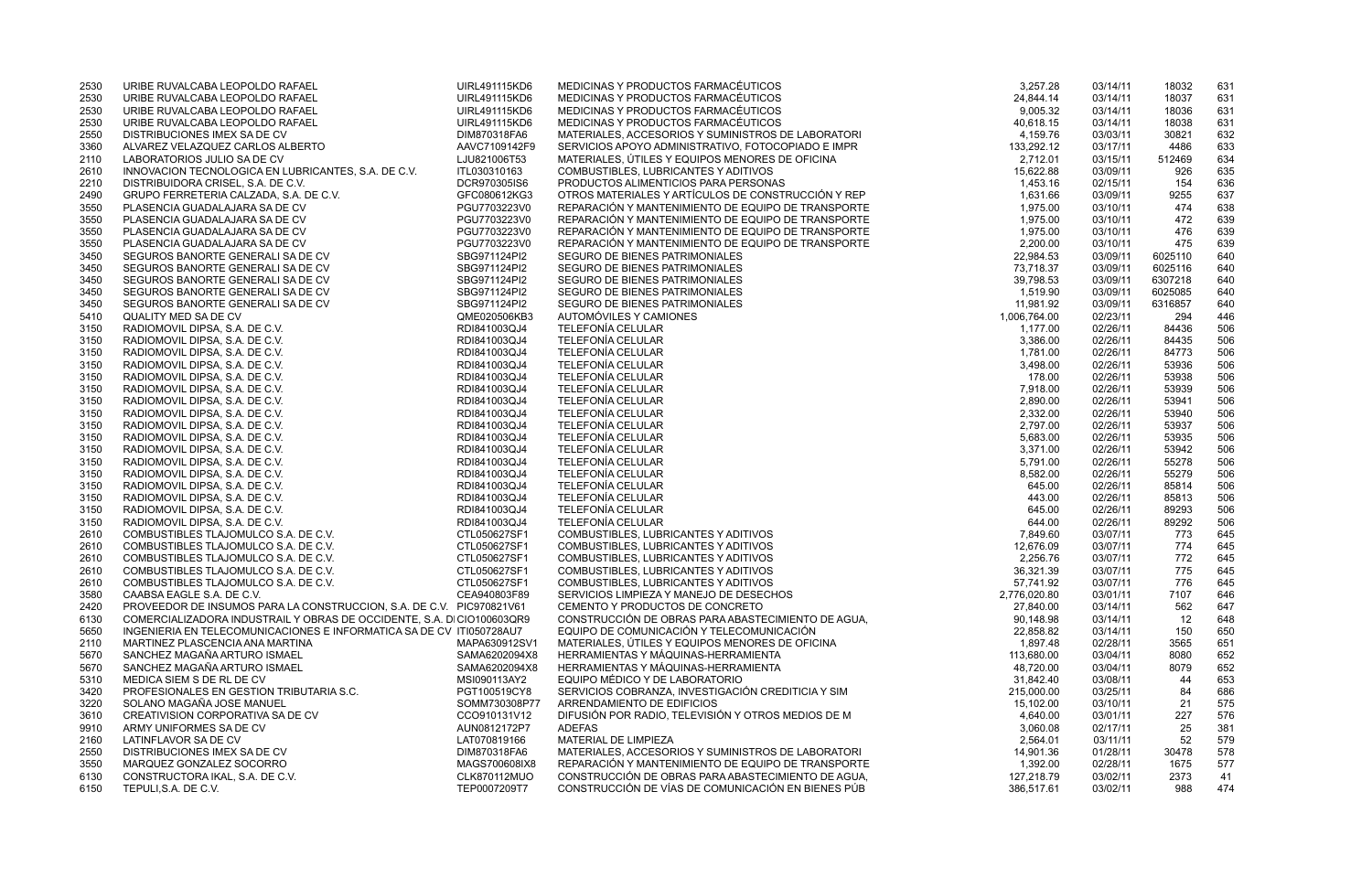| 2610 | COMBUSTIBLES TLAJOMULCO S.A. DE C.V.                | CTL050627SF1  | COMBUSTIBLES, LUBRICANTES Y ADITIVOS               | 30,466.85    | 02/24/11 | 617   | 561  |
|------|-----------------------------------------------------|---------------|----------------------------------------------------|--------------|----------|-------|------|
| 2610 | COMBUSTIBLES TLAJOMULCO S.A. DE C.V.                | CTL050627SF1  | COMBUSTIBLES, LUBRICANTES Y ADITIVOS               | 15,400.56    | 02/24/11 | 619   | 561  |
| 2610 | COMBUSTIBLES TLAJOMULCO S.A. DE C.V.                | CTL050627SF1  | COMBUSTIBLES, LUBRICANTES Y ADITIVOS               | 10,350.74    | 02/24/11 | 618   | 561  |
| 2610 | COMBUSTIBLES TLAJOMULCO S.A. DE C.V.                | CTL050627SF1  | COMBUSTIBLES, LUBRICANTES Y ADITIVOS               | 7,621.20     | 02/28/11 | 658   | 556  |
| 2610 | COMBUSTIBLES TLAJOMULCO S.A. DE C.V.                | CTL050627SF1  | COMBUSTIBLES, LUBRICANTES Y ADITIVOS               | 5,267.51     | 02/28/11 | 659   | 556  |
| 2610 | COMBUSTIBLES TLAJOMULCO S.A. DE C.V.                | CTL050627SF1  | COMBUSTIBLES, LUBRICANTES Y ADITIVOS               | 22,112.55    | 02/28/11 | 660   | 556  |
| 2610 | COMBUSTIBLES TLAJOMULCO S.A. DE C.V.                | CTL050627SF1  | COMBUSTIBLES, LUBRICANTES Y ADITIVOS               | 67,038.51    | 02/28/11 | 661   | 556  |
| 2610 | COMBUSTIBLES TLAJOMULCO S.A. DE C.V.                | CTL050627SF1  | COMBUSTIBLES, LUBRICANTES Y ADITIVOS               | 11,611.44    | 03/01/11 | 692   | 555  |
| 2610 | COMBUSTIBLES TLAJOMULCO S.A. DE C.V.                | CTL050627SF1  | COMBUSTIBLES, LUBRICANTES Y ADITIVOS               | 26,905.83    | 03/01/11 | 693   | 555  |
| 2610 | COMBUSTIBLES TLAJOMULCO S.A. DE C.V.                | CTL050627SF1  | COMBUSTIBLES, LUBRICANTES Y ADITIVOS               | 1,490.67     | 03/01/11 | 691   | 555  |
| 2610 | COMBUSTIBLES TLAJOMULCO S.A. DE C.V.                | CTL050627SF1  | COMBUSTIBLES, LUBRICANTES Y ADITIVOS               | 2,319.20     | 03/01/11 | 690   | 555  |
| 2610 | COMBUSTIBLES TLAJOMULCO S.A. DE C.V.                | CTL050627SF1  | COMBUSTIBLES, LUBRICANTES Y ADITIVOS               | 17,272.15    | 03/01/11 | 694   | 555  |
| 3550 | PLASENCIA GUADALAJARA SA DE CV                      | PGU7703223V0  | REPARACIÓN Y MANTENIMIENTO DE EQUIPO DE TRANSPORTE | 2,200.00     | 02/17/11 | 217   | 513  |
| 3550 | PLASENCIA GUADALAJARA SA DE CV                      | PGU7703223V0  | REPARACIÓN Y MANTENIMIENTO DE EQUIPO DE TRANSPORTE | 4,230.74     | 02/21/11 | 212   | 513  |
| 3550 | PLASENCIA GUADALAJARA SA DE CV                      | PGU7703223V0  | REPARACIÓN Y MANTENIMIENTO DE EQUIPO DE TRANSPORTE | 1,874.95     | 02/17/11 | 230   | 512  |
| 3550 | PLASENCIA GUADALAJARA SA DE CV                      | PGU7703223V0  | REPARACIÓN Y MANTENIMIENTO DE EQUIPO DE TRANSPORTE | 2,200.01     | 02/21/11 | 265   | 512  |
| 3360 | PEREZ LOPEZ KARLA ELIZABETH                         | PELK7412032   | SERVICIOS APOYO ADMINISTRATIVO, FOTOCOPIADO E IMPR | 98,252.00    | 03/08/11 | 1653  | 509  |
| 3220 | RIVAS RUBIO ESPERANZA                               | RIRE621118AP2 | ARRENDAMIENTO DE EDIFICIOS                         | 10,005.00    | 03/09/11 | 178   | 507  |
| 3220 | RIVAS RUBIO ESPERANZA                               | RIRE621118AP2 | ARRENDAMIENTO DE EDIFICIOS                         | 10,005.00    | 03/09/11 | 181   | 507  |
| 3220 | RIVAS RUBIO ESPERANZA                               | RIRE621118AP2 | ARRENDAMIENTO DE EDIFICIOS                         | 10,005.00    | 03/09/11 | 182   | 507  |
| 2210 | ROMERO HERNANDEZ CARLOS HUMBERTO                    | ROHC520315FH1 | PRODUCTOS ALIMENTICIOS PARA PERSONAS               | 9,581.60     | 03/11/11 | 8726  | 505  |
| 2210 | ROMERO HERNANDEZ CARLOS HUMBERTO                    | ROHC520315FH1 | PRODUCTOS ALIMENTICIOS PARA PERSONAS               | 11,887.68    | 03/11/11 | 8677  | 505  |
| 2470 | PRADO VARGAS CARLOS ALBERTO                         | PAVC771006882 | ARTÍCULOS METÁLICOS PARA LA CONSTRUCCIÓN           | 51,040.00    | 03/07/11 | 841   | 504  |
| 2470 | PRADO VARGAS CARLOS ALBERTO                         | PAVC771006882 | ARTÍCULOS METÁLICOS PARA LA CONSTRUCCIÓN           | 32,480.00    | 03/07/11 | 842   | 504  |
| 3420 | PROFESIONALES EN GESTION TRIBUTARIA S.C.            | PGT100519CY8  | SERVICIOS COBRANZA, INVESTIGACIÓN CREDITICIA Y SIM | 1,340,524.45 | 03/11/11 | 83    | 500  |
| 3420 | PROFESIONALES EN GESTION TRIBUTARIA S.C.            | PGT100519CY8  | SERVICIOS COBRANZA, INVESTIGACIÓN CREDITICIA Y SIM | 215,000.00   | 03/11/11 | 82    | 500  |
| 3420 | PROFESIONALES EN GESTION TRIBUTARIA S.C.            | PGT100519CY8  | SERVICIOS COBRANZA, INVESTIGACIÓN CREDITICIA Y SIM | 212,862.86   | 03/11/11 | 80    | 500  |
| 3550 | SERVICIOS OPTIMOS EN LOGISTICA SA DE CV             | SOL100426PQ5  | REPARACIÓN Y MANTENIMIENTO DE EQUIPO DE TRANSPORTE | 8,352.00     | 02/16/11 | 204   | 498  |
| 3550 | ELIZALDE MARTINEZ PEDRO                             | EIMP771025HU8 | REPARACIÓN Y MANTENIMIENTO DE EQUIPO DE TRANSPORTE | 5,452.00     | 02/15/11 | 1338  | 495  |
| 3550 | ELIZALDE MARTINEZ PEDRO                             | EIMP771025HU8 | REPARACIÓN Y MANTENIMIENTO DE EQUIPO DE TRANSPORTE | 7,772.00     | 02/18/11 | 1346  | 495  |
|      |                                                     | EIMP771025HU8 | REPARACIÓN Y MANTENIMIENTO DE EQUIPO DE TRANSPORTE |              |          |       | 495  |
| 3550 | ELIZALDE MARTINEZ PEDRO                             |               | REPARACIÓN Y MANTENIMIENTO DE EQUIPO DE TRANSPORTE | 2,308.40     | 02/18/11 | 1343  |      |
| 3550 | ELIZALDE MARTINEZ PEDRO                             | EIMP771025HU8 |                                                    | 3,364.00     | 02/18/11 | 1344  | 495  |
| 3550 | ELIZALDE MARTINEZ PEDRO                             | EIMP771025HU8 | REPARACIÓN Y MANTENIMIENTO DE EQUIPO DE TRANSPORTE | 7,888.00     | 02/18/11 | 1345  | 495  |
| 3550 | ELIZALDE MARTINEZ PEDRO                             | EIMP771025HU8 | REPARACIÓN Y MANTENIMIENTO DE EQUIPO DE TRANSPORTE | 3,364.00     | 02/18/11 | 1341  | 495  |
| 3550 | ELIZALDE MARTINEZ PEDRO                             | EIMP771025HU8 | REPARACIÓN Y MANTENIMIENTO DE EQUIPO DE TRANSPORTE | 9,164.00     | 02/15/11 | 1340  | 495  |
| 3220 | MALDONADO RAMIREZ MARTIN                            | MARM420109AW9 | ARRENDAMIENTO DE EDIFICIOS                         | 24,623.32    | 03/02/11 | 2251  | 494  |
| 3220 | MALDONADO RAMIREZ MARTIN                            | MARM420109AW9 | ARRENDAMIENTO DE EDIFICIOS                         | 24,623.32    | 03/02/11 | 2252  | 494  |
| 3220 | MALDONADO RAMIREZ MARTIN                            | MARM420109AW9 | ARRENDAMIENTO DE EDIFICIOS                         | 24,623.32    | 03/02/11 | 2253  | 494  |
| 3220 | MALDONADO RAMIREZ MARTIN                            | MARM420109AW9 | ARRENDAMIENTO DE EDIFICIOS                         | 9,849.56     | 03/02/11 | 2257  | 494  |
| 3220 | MALDONADO RAMIREZ MARTIN                            | MARM420109AW9 | ARRENDAMIENTO DE EDIFICIOS                         | 9,849.56     | 03/02/11 | 2258  | 494  |
| 3220 | MALDONADO RAMIREZ MARTIN                            | MARM420109AW9 | ARRENDAMIENTO DE EDIFICIOS                         | 9,849.56     | 03/02/11 | 2259  | 494  |
| 3220 | MALDONADO RAMIREZ MARTIN                            |               | MARM420109AW9 ARRENDAMIENTO DE EDIFICIOS           | 14,774.00    | 03/02/11 | 2254  | 494  |
| 3220 | MALDONADO RAMIREZ MARTIN                            | MARM420109AW9 | ARRENDAMIENTO DE EDIFICIOS                         | 14,774.00    | 03/02/11 | 2255  | 494  |
| 3220 | MALDONADO RAMIREZ MARTIN                            | MARM420109AW9 | ARRENDAMIENTO DE EDIFICIOS                         | 14,774.00    | 03/02/11 | 2256  | 494  |
| 3570 | VILLA NAPOLES MARIA GUADALUPE                       | VING7408288HA | INSTALACIÓN, REPARACIÓN Y MANTENIMIENTO DE MAQUINA | 5,220.00     | 02/21/11 | 144   | 493  |
| 3570 | VILLA NAPOLES MARIA GUADALUPE                       | VING7408288HA | INSTALACIÓN, REPARACIÓN Y MANTENIMIENTO DE MAQUINA | 59,218.00    | 02/15/11 | 138   | 493  |
| 3570 | VILLA NAPOLES MARIA GUADALUPE                       | VING7408288HA | INSTALACIÓN, REPARACIÓN Y MANTENIMIENTO DE MAQUINA | 26,471.20    | 02/15/11 | 140   | 493  |
| 2460 | DISTRIBUIDOR ELECTRICO DE GUADALAJARA, S.A. DE C.V. | DEG0411178E8  | MATERIAL ELÉCTRICO Y ELECTRÓNICO                   | 103,286.40   | 03/01/11 | 20613 | 492  |
| 2460 | DISTRIBUIDOR ELECTRICO DE GUADALAJARA, S.A. DE C.V. | DEG0411178E8  | MATERIAL ELÉCTRICO Y ELECTRÓNICO                   | 24,295.04    | 03/02/11 | 20639 | 492  |
| 2460 | DISTRIBUIDOR ELECTRICO DE GUADALAJARA, S.A. DE C.V. | DEG0411178E8  | MATERIAL ELÉCTRICO Y ELECTRÓNICO                   | 3,306.00     | 03/03/11 | 20653 | 492  |
| 2460 | HERNANDEZ CARLOS MARTIN                             | HECM720216AY7 | MATERIAL ELÉCTRICO Y ELECTRÓNICO                   | 70,389.99    | 02/24/11 | 885   | 491  |
| 2910 | POLIREFACCIONES DE OCCIDENTE S.A. DE C.V.           | POC0111294V0  | <b>HERRAMIENTAS MENORES</b>                        | 864.20       | 02/25/11 | 3649  | 485  |
| 3550 | PLASENCIA GUADALAJARA SA DE CV                      | PGU7703223V0  | REPARACIÓN Y MANTENIMIENTO DE EQUIPO DE TRANSPORTE | 1,975.00     | 02/17/11 | 216   | 484  |
| 3290 | <b>MARISCAL RUIZ LAURA</b>                          | MARL871126FL2 | OTROS ARRENDAMIENTOS                               | 32,059.97    | 03/04/11 | 496   | 483  |
| 3310 | SCH SERVICIOS CORPORATIVOS SC                       | SSC080327HC0  | SERVICIOS LEGALES, CONTABILIDAD Y RELACIONADOS     | 17,400.00    | 02/11/11 | 932   | 480  |
| 2530 | FARMACIAS DE JALISCO, S.A. DE C.V.                  | FJA030804UM4  | MEDICINAS Y PRODUCTOS FARMACÉUTICOS                | 12,425.00    | 02/22/11 | 48464 | 443  |
| 2540 | CARVAJAL SALCEDO JOSE LUIS                          | CASL5307236CA | MATERIALES, ACCESORIOS Y SUMINISTROS MÉDICOS       | 678.02       | 02/24/11 | 14603 | -441 |
| 2530 | IMPLEMENTOS MEDICOS DE OCCIDENTE, S.A. DE CV.       | IMO981125IZ4  | MEDICINAS Y PRODUCTOS FARMACÉUTICOS                | 8,000.00     | 02/23/11 | 615   | 440  |
| 6230 | <b>GRUPO LA FUENTE SA DE CV</b>                     | GFU021009BC1  | EDIFICACIÓN NO HABITACION PARA EL ABASTECIMIENTO D | 77,941.72    | 02/25/11 | 4573  | 673  |

| 30,466.85  | 02/24/11 | 617   | 561 |
|------------|----------|-------|-----|
| 15,400.56  | 02/24/11 | 619   | 561 |
| 10,350.74  | 02/24/11 | 618   | 561 |
| 7,621.20   | 02/28/11 | 658   | 556 |
| 5,267.51   | 02/28/11 | 659   | 556 |
| 22,112.55  | 02/28/11 | 660   | 556 |
| 67,038.51  | 02/28/11 | 661   | 556 |
| 11,611.44  | 03/01/11 | 692   | 555 |
| 26,905.83  | 03/01/11 | 693   | 555 |
| 1,490.67   | 03/01/11 | 691   | 555 |
| 2,319.20   | 03/01/11 | 690   | 555 |
| 17,272.15  | 03/01/11 | 694   | 555 |
| 2,200.00   | 02/17/11 | 217   | 513 |
| 4,230.74   | 02/21/11 | 212   | 513 |
| 1,874.95   | 02/17/11 | 230   | 512 |
| 2,200.01   | 02/21/11 | 265   | 512 |
| 98,252.00  | 03/08/11 | 1653  | 509 |
| 10,005.00  | 03/09/11 | 178   | 507 |
| 10,005.00  | 03/09/11 | 181   | 507 |
| 10,005.00  | 03/09/11 | 182   | 507 |
| 9,581.60   | 03/11/11 | 8726  | 505 |
| 11,887.68  | 03/11/11 | 8677  | 505 |
| 51,040.00  | 03/07/11 | 841   | 504 |
| 32,480.00  | 03/07/11 | 842   | 504 |
| 340,524.45 | 03/11/11 | 83    | 500 |
| 215,000.00 | 03/11/11 | 82    | 500 |
| 212,862.86 | 03/11/11 | 80    | 500 |
| 8,352.00   | 02/16/11 | 204   | 498 |
| 5,452.00   | 02/15/11 | 1338  | 495 |
| 7,772.00   | 02/18/11 | 1346  | 495 |
| 2,308.40   | 02/18/11 | 1343  | 495 |
| 3,364.00   | 02/18/11 | 1344  | 495 |
| 7,888.00   | 02/18/11 | 1345  | 495 |
| 3,364.00   | 02/18/11 | 1341  | 495 |
| 9,164.00   | 02/15/11 | 1340  | 495 |
| 24,623.32  | 03/02/11 | 2251  | 494 |
| 24,623.32  | 03/02/11 | 2252  | 494 |
| 24,623.32  | 03/02/11 | 2253  | 494 |
| 9,849.56   | 03/02/11 | 2257  | 494 |
| 9,849.56   | 03/02/11 | 2258  | 494 |
| 9,849.56   | 03/02/11 | 2259  | 494 |
| 14,774.00  | 03/02/11 | 2254  | 494 |
| 14,774.00  | 03/02/11 | 2255  | 494 |
| 14,774.00  | 03/02/11 | 2256  | 494 |
| 5,220.00   | 02/21/11 | 144   | 493 |
| 59,218.00  | 02/15/11 | 138   | 493 |
| 26,471.20  | 02/15/11 | 140   | 493 |
| 103,286.40 | 03/01/11 | 20613 | 492 |
| 24,295.04  | 03/02/11 | 20639 | 492 |
| 3,306.00   | 03/03/11 | 20653 | 492 |
| 70,389.99  | 02/24/11 | 885   | 491 |
| 864.20     | 02/25/11 | 3649  | 485 |
| 1,975.00   | 02/17/11 | 216   | 484 |
| 32,059.97  | 03/04/11 | 496   | 483 |
| 17,400.00  | 02/11/11 | 932   | 480 |
| 12,425.00  | 02/22/11 | 48464 | 443 |
| 678.02     | 02/24/11 | 14603 | 441 |
| 8,000.00   | 02/23/11 | 615   | 440 |
| 77,941.72  | 02/25/11 | 4573  | 673 |
|            |          |       |     |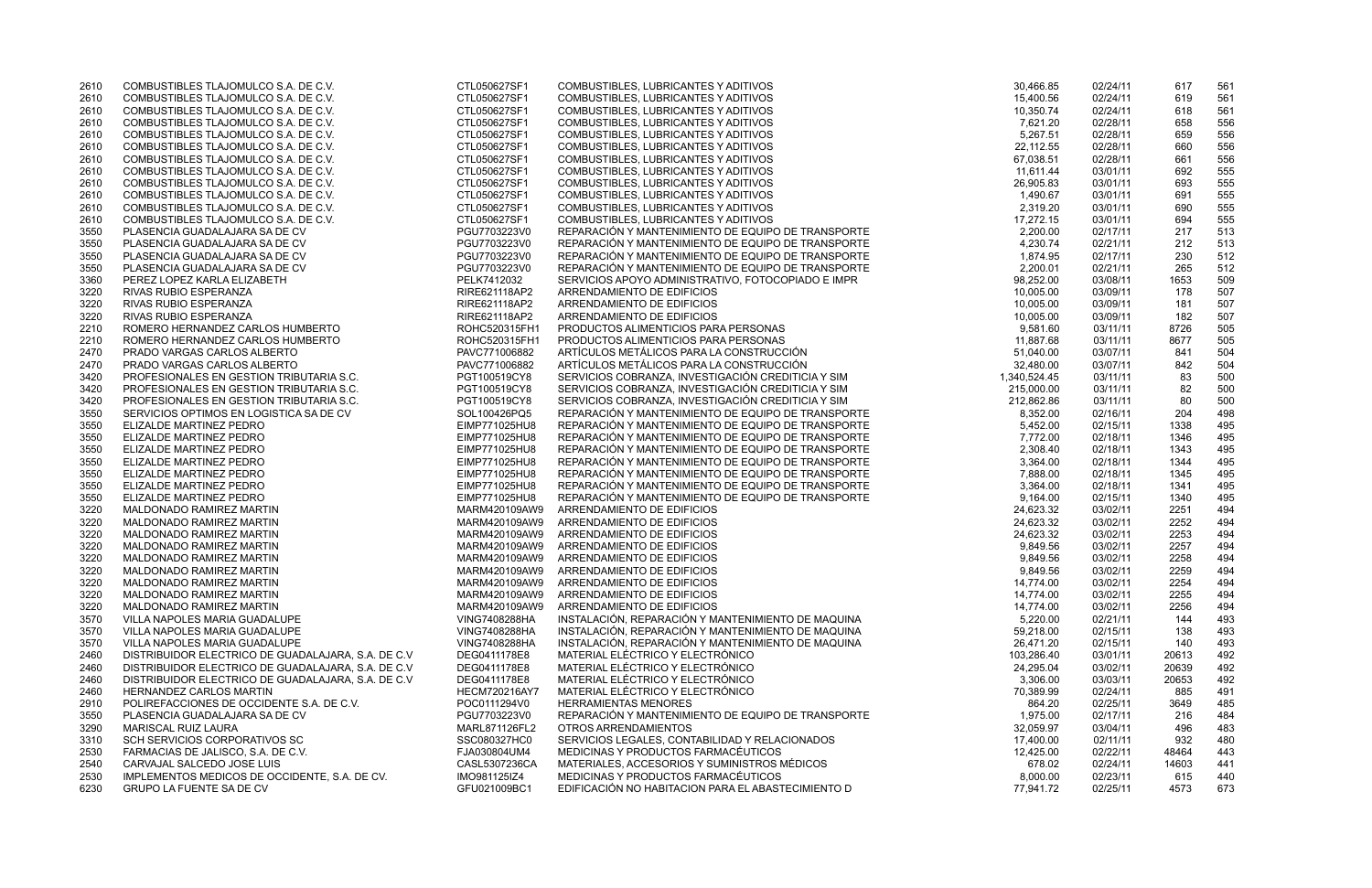| 5190 | GRUPO INDUSTRIAL PHILADELPHIA SA DE CV                                 | GIP003077W1                  | OTROS MOBILIARIOS Y EQUIPOS DE ADMINISTRACIÓN                                          | 4.176.00   | 03/17/11 | 16816  | 677 |
|------|------------------------------------------------------------------------|------------------------------|----------------------------------------------------------------------------------------|------------|----------|--------|-----|
| 6150 | GRUPO CONSTRUCTOR FELCA SA DE CV                                       | GCF8504255B8                 | CONSTRUCCIÓN DE VÍAS DE COMUNICACIÓN EN BIENES PÚB                                     | 614,295.90 | 03/09/11 | 4302   | 657 |
| 2530 | FARYMAT, S.A. DE C.V.                                                  | FAR091013FC5                 | MEDICINAS Y PRODUCTOS FARMACÉUTICOS                                                    | 8,884.14   | 03/16/11 | 81     | 666 |
| 2540 | FARYMAT, S.A. DE C.V.                                                  | FAR091013FC5                 | MATERIALES, ACCESORIOS Y SUMINISTROS MÉDICOS                                           | 4,440.56   | 03/19/11 | 88     | 666 |
| 2540 | FARYMAT, S.A. DE C.V.                                                  | FAR091013FC5                 | MATERIALES, ACCESORIOS Y SUMINISTROS MÉDICOS                                           | 28,786.67  | 03/16/11 | 82     | 666 |
| 3220 | SANCHEZ CORTEZ CARMINA                                                 | SACC700322NK0                | ARRENDAMIENTO DE EDIFICIOS                                                             | 3,480.00   | 03/16/11 | 1479   | 674 |
| 2960 | PARTES AUTOMOTRICES MINERVA SA DE CV                                   | PAM080314AJ4                 | REFACCIONES Y ACCESORIOS MENORES DE EQUIPO DE TRAN                                     | 39,279.83  | 02/26/11 | 19048  | 675 |
| 2110 | TLAQUEPAQUE ESCOLAR SA DE CV                                           | TES900403QX0                 | MATERIALES, ÚTILES Y EQUIPOS MENORES DE OFICINA                                        | 2,189.35   | 02/22/11 | 3434   | 676 |
| 2150 | CONSORCIO INTERAMERICANO DE COMUNICACIÓN, S.A. DE C.V.                 | CIC970922LKA                 | MATERIAL IMPRESO E INFORMACIÓN DIGITAL                                                 | 1,900.00   | 03/03/11 | 39517  | 678 |
| 2150 | CONSORCIO INTERAMERICANO DE COMUNICACIÓN, S.A. DE C.V.                 | CIC970922LKA                 | MATERIAL IMPRESO E INFORMACIÓN DIGITAL                                                 | 1,900.00   | 03/03/11 | 39518  | 678 |
| 6150 | LIM CONSTRUCTORA, S.A. DE C.V.                                         | LCO011023NQ1                 | CONSTRUCCIÓN DE VÍAS DE COMUNICACIÓN EN BIENES PÚB                                     | 634,561.94 | 02/28/11 | 1334   | 664 |
| 2540 | ZAÑUDO BOJORQUEZ BEATRIZ IMELDA                                        | ZABB690723ME8                | MATERIALES, ACCESORIOS Y SUMINISTROS MÉDICOS                                           | 8,400.00   | 03/22/11 | 4531   | 680 |
| 2540 | ZAÑUDO BOJORQUEZ BEATRIZ IMELDA                                        | ZABB690723ME8                | MATERIALES, ACCESORIOS Y SUMINISTROS MÉDICOS                                           | 21,155.27  | 03/18/11 | 4529   | 680 |
| 2540 | ZAÑUDO BOJORQUEZ BEATRIZ IMELDA                                        | ZABB690723ME8                | MATERIALES, ACCESORIOS Y SUMINISTROS MÉDICOS                                           | 5,968.20   | 03/22/11 | 4532   | 680 |
| 2160 | BERNI SILVA JULIO                                                      | BESJ640717NJ1                | MATERIAL DE LIMPIEZA                                                                   | 716.53     | 02/18/11 | 7136   | 438 |
| 2160 | <b>BERNI SILVA JULIO</b>                                               | BESJ640717NJ1                | MATERIAL DE LIMPIEZA                                                                   | 1,456.31   | 02/18/11 | 7135   | 438 |
| 2540 | ROAN MEDICA SA DE CV                                                   | RME091103GP1                 | MATERIALES, ACCESORIOS Y SUMINISTROS MÉDICOS                                           | 14,401.40  | 02/21/11 | 439    | 437 |
| 2540 | ROAN MEDICA SA DE CV                                                   | RME091103GP1                 | MATERIALES, ACCESORIOS Y SUMINISTROS MÉDICOS                                           | 4,230.52   | 02/25/11 | 454    | 437 |
| 2550 | ROAN MEDICA SA DE CV                                                   | RME091103GP1                 | MATERIALES, ACCESORIOS Y SUMINISTROS DE LABORATORI                                     | 2,540.46   | 02/22/11 | 448    | 437 |
| 3220 | MARQUEZ MEDINA MAHARTA OFELIA                                          | MAMM590427PF0                | ARRENDAMIENTO DE EDIFICIOS                                                             | 6,084.20   | 02/28/11 | 109    | 436 |
| 3220 | MARQUEZ MEDINA MAHARTA OFELIA                                          | MAMM590427PF0                | ARRENDAMIENTO DE EDIFICIOS                                                             | 6,084.20   | 02/28/11 | 110    | 436 |
| 3220 | MARQUEZ MEDINA MAHARTA OFELIA                                          | MAMM590427PF0                | ARRENDAMIENTO DE EDIFICIOS                                                             | 6,084.20   | 03/01/11 | 111    | 436 |
| 2910 | GRUPO FERRETERIA CALZADA, S.A. DE C.V.                                 | GFC080612KG3                 | <b>HERRAMIENTAS MENORES</b>                                                            | 3,463.06   | 02/17/11 | 9049   | 435 |
| 2910 | GRUPO FERRETERIA CALZADA, S.A. DE C.V.                                 | GFC080612KG3                 | <b>HERRAMIENTAS MENORES</b>                                                            | 1,676.28   | 02/17/11 | 9050   | 435 |
| 2910 | GRUPO FERRETERIA CALZADA, S.A. DE C.V.                                 | GFC080612KG3                 | HERRAMIENTAS MENORES                                                                   | 2,989.14   | 02/17/11 | 9053   | 435 |
| 2910 | GRUPO FERRETERIA CALZADA, S.A. DE C.V.                                 | GFC080612KG3                 | <b>HERRAMIENTAS MENORES</b>                                                            | 797.50     | 02/21/11 | 9089   | 435 |
| 2910 | GRUPO FERRETERIA CALZADA, S.A. DE C.V.                                 | GFC080612KG3                 | <b>HERRAMIENTAS MENORES</b>                                                            | 3,376.76   | 02/14/11 | 9000   | 435 |
| 3220 | GUTIERREZ ARAMBULA MARIA EDUWIGES                                      | GUAE621016TU1                | ARRENDAMIENTO DE EDIFICIOS                                                             | 15,080.00  | 03/01/11 | 123    | 434 |
| 3550 | MENDOZA ALVAREZ JUDITH                                                 | MEAJ750318SF5                | REPARACIÓN Y MANTENIMIENTO DE EQUIPO DE TRANSPORTE                                     | 6,600.40   | 02/21/11 | 7525   | 433 |
| 3550 | MENDOZA ALVAREZ JUDITH                                                 | MEAJ750318SF5                | REPARACIÓN Y MANTENIMIENTO DE EQUIPO DE TRANSPORTE                                     | 7,250.00   | 02/15/11 | 7495   | 433 |
| 9910 | VALSI AGRICOLA INDUSTRIAL SA DE CV                                     | VAI991008KW1                 | <b>ADEFAS</b>                                                                          | 344,520.00 | 01/31/11 | 44236  | 369 |
| 9910 | PROVEEDOR DE INSUMOS PARA LA CONSTRUCCION, S.A. DE C.V. PIC970821V61   |                              | <b>ADEFAS</b>                                                                          | 21,266.80  | 02/12/11 | 344    | 365 |
| 2540 | RUIZ LEAL LETICIA MARIA LUISA                                          | <b>RULL560622JEA</b>         | MATERIALES, ACCESORIOS Y SUMINISTROS MÉDICOS                                           | 756.20     | 03/21/11 | 60     | 672 |
| 2110 | DIPROVIC DE MEXICO S DE RL DE CV                                       | DME100421FS8                 | MATERIALES, ÚTILES Y EQUIPOS MENORES DE OFICINA                                        | 592.76     | 03/08/11 | 1123   | 671 |
| 2540 | SANABRIA CORPORATIVO MEDICO SA DE CV                                   | SCM020109BH3                 | MATERIALES, ACCESORIOS Y SUMINISTROS MÉDICOS                                           | 1,374.77   | 03/18/11 | 202    | 670 |
| 2530 | FARMACIAS DE JALISCO, S.A. DE C.V.                                     | FJA030804UM4                 | MEDICINAS Y PRODUCTOS FARMACÉUTICOS                                                    | 3,046.82   | 02/28/11 | 48718  | 669 |
| 2530 | FARMACIAS DE JALISCO, S.A. DE C.V.                                     | FJA030804UM4                 | MEDICINAS Y PRODUCTOS FARMACÉUTICOS                                                    | 17,645.00  | 03/15/11 | 49186  | 669 |
| 2530 | FARMACIAS DE JALISCO, S.A. DE C.V.                                     | FJA030804UM4                 | MEDICINAS Y PRODUCTOS FARMACÉUTICOS                                                    | 1,409.00   | 03/16/11 | 49189  | 669 |
| 2420 | PROVEEDOR DE INSUMOS PARA LA CONSTRUCCION, S.A. DE C.V. PIC970821V61   |                              | CEMENTO Y PRODUCTOS DE CONCRETO                                                        | 48,720.00  | 03/17/11 | 590    | 668 |
| 5310 | CARLOZA SA DE CV                                                       | CAR030411375                 | EQUIPO MÉDICO Y DE LABORATORIO                                                         | 150,875.40 | 03/14/11 |        | 667 |
|      | SANIPORTCLEAN SA DE CV                                                 |                              |                                                                                        | 23,664.00  |          | 1614   | 665 |
| 3290 | SANIPORTCLEAN SA DE CV                                                 | SAN070515DQ2                 | OTROS ARRENDAMIENTOS                                                                   |            | 02/25/11 | 4486   |     |
| 3290 | SANIPORTCLEAN SA DE CV                                                 | SAN070515DQ2<br>SAN070515DQ2 | OTROS ARRENDAMIENTOS<br>OTROS ARRENDAMIENTOS                                           | 5,568.00   | 02/25/11 | 4485   | 665 |
| 3290 | GRANDE DE MEXICO CONSTRUCTORA E INMOBILIARIA S.A. DE C.V. GMC9109243T3 |                              | EDIFICACION NO HABITACIONAL EN BIENES PUBLICOS                                         | 11,136.00  | 02/25/11 | 4483   | 665 |
| 6120 | MEDELLIN REED ANA LOURDES                                              |                              |                                                                                        | 673,216.45 | 03/11/11 | 1464   | 663 |
| 2540 |                                                                        | MERA841212IF3                | MATERIALES, ACCESORIOS Y SUMINISTROS MÉDICOS<br>MATERIAL IMPRESO E INFORMACIÓN DIGITAL | 911.76     | 03/23/11 | 1644   | 661 |
| 2150 | CIA PERIODISTICA DEL SOL DE GUADALAJARA SA DE CV                       | PSG790724654                 |                                                                                        | 1,600.00   | 03/15/11 | 143206 | 660 |
| 2150 | CIA PERIODISTICA DEL SOL DE GUADALAJARA SA DE CV                       | PSG790724654                 | MATERIAL IMPRESO E INFORMACIÓN DIGITAL                                                 | 1,600.00   | 03/15/11 | 143207 | 660 |
| 2910 | ORTIZ GONZALEZ JAVIER                                                  | OIGJ471114NC7                | <b>HERRAMIENTAS MENORES</b>                                                            | 6,960.00   | 03/02/11 | 9636   | 656 |
| 2910 | VELAZQUEZ OBREGON ALVARO                                               | VEOA700808QK9                | HERRAMIENTAS MENORES                                                                   | 1,353.39   | 03/01/11 | 5068   | 655 |
| 2910 | VELAZQUEZ OBREGON ALVARO                                               | VEOA700808QK9                | <b>HERRAMIENTAS MENORES</b>                                                            | 384.84     | 03/01/11 | 5069   | 655 |
| 2910 | VELAZQUEZ OBREGON ALVARO                                               | VEOA700808QK9                | <b>HERRAMIENTAS MENORES</b>                                                            | 6,427.85   | 03/03/11 | 5080   | 655 |
| 2910 | <b>VELAZQUEZ OBREGON ALVARO</b>                                        | VEOA700808QK9                | <b>HERRAMIENTAS MENORES</b>                                                            | 3,561.21   | 03/03/11 | 5081   | 655 |
| 2910 | <b>VELAZQUEZ OBREGON ALVARO</b>                                        | VEOA700808QK9                | <b>HERRAMIENTAS MENORES</b>                                                            | 1,249.74   | 03/01/11 | 5066   | 655 |
| 2910 | VELAZQUEZ OBREGON ALVARO                                               | VEOA700808QK9                | <b>HERRAMIENTAS MENORES</b>                                                            | 1,238.74   | 03/01/11 | 5067   | 655 |
| 6130 | AQUA VAC INGENIERIA SANITARIA, S.A. DE C.V.                            | AVI070525L24                 | CONSTRUCCIÓN DE OBRAS PARA ABASTECIMIENTO DE AGUA,                                     | 381,515.75 | 03/04/11 | 770    | 32  |
| 6160 | PLANEACION CONSTRUCTIVA SA DE CV                                       | PCO821211BT2                 | OTRAS CONSTRUCCIONES DE IGENIERIA CIVIL U OBRA PES                                     | 111,436.72 | 03/11/11 | 222    | 690 |
| 6160 | PLANEACION CONSTRUCTIVA SA DE CV                                       | PCO821211BT2                 | OTRAS CONSTRUCCIONES DE IGENIERIA CIVIL U OBRA PES                                     | 116,882.57 | 03/11/11 | 223    | 689 |
| 6160 | PLANEACION CONSTRUCTIVA SA DE CV                                       | PCO821211BT2                 | OTRAS CONSTRUCCIONES DE IGENIERIA CIVIL U OBRA PES                                     | 142,728.51 | 03/11/11 | 224    | 688 |
| 6160 | PLANEACION CONSTRUCTIVA SA DE CV                                       | PCO821211BT2                 | OTRAS CONSTRUCCIONES DE IGENIERIA CIVIL U OBRA PES                                     | 161,710.73 | 03/10/11 | 219    | 692 |

| 4,176.00           | 03/17/11 | 16816  | 677 |
|--------------------|----------|--------|-----|
| 614,295.90         | 03/09/11 | 4302   | 657 |
| 8,884.14           | 03/16/11 | 81     | 666 |
| 4,440.56           | 03/19/11 | 88     | 666 |
| 28,786.67          | 03/16/11 | 82     | 666 |
| 3,480.00           | 03/16/11 | 1479   | 674 |
| 39,279.83          | 02/26/11 | 19048  | 675 |
| 2,189.35           | 02/22/11 | 3434   | 676 |
| 1,900.00           | 03/03/11 | 39517  | 678 |
| 1,900.00           | 03/03/11 | 39518  | 678 |
| 634,561.94         | 02/28/11 | 1334   | 664 |
| 8,400.00           | 03/22/11 | 4531   | 680 |
| 21,155.27          | 03/18/11 | 4529   | 680 |
|                    | 03/22/11 | 4532   | 680 |
| 5,968.20<br>716.53 | 02/18/11 | 7136   | 438 |
|                    | 02/18/11 | 7135   | 438 |
| 1,456.31           |          |        |     |
| 14,401.40          | 02/21/11 | 439    | 437 |
| 4,230.52           | 02/25/11 | 454    | 437 |
| 2,540.46           | 02/22/11 | 448    | 437 |
| 6,084.20           | 02/28/11 | 109    | 436 |
| 6,084.20           | 02/28/11 | 110    | 436 |
| 6.084.20           | 03/01/11 | 111    | 436 |
| 3,463.06           | 02/17/11 | 9049   | 435 |
| 1,676.28           | 02/17/11 | 9050   | 435 |
| 2,989.14           | 02/17/11 | 9053   | 435 |
| 797.50             | 02/21/11 | 9089   | 435 |
| 3.376.76           | 02/14/11 | 9000   | 435 |
| 15,080.00          | 03/01/11 | 123    | 434 |
| 6,600.40           | 02/21/11 | 7525   | 433 |
| 7,250.00           | 02/15/11 | 7495   | 433 |
| 344,520.00         | 01/31/11 | 44236  | 369 |
| 21,266.80          | 02/12/11 | 344    | 365 |
| 756.20             | 03/21/11 | 60     | 672 |
| 592.76             | 03/08/11 | 1123   | 671 |
| 1,374.77           | 03/18/11 | 202    | 670 |
| 3,046.82           | 02/28/11 | 48718  | 669 |
| 17,645.00          | 03/15/11 | 49186  | 669 |
| 1,409.00           | 03/16/11 | 49189  | 669 |
| 48,720.00          | 03/17/11 | 590    | 668 |
| 150,875.40         | 03/14/11 | 1614   | 667 |
| 23,664.00          | 02/25/11 | 4486   | 665 |
| 5,568.00           | 02/25/11 | 4485   | 665 |
| 11,136.00          | 02/25/11 | 4483   | 665 |
| 673,216.45         | 03/11/11 | 1464   | 663 |
| 911.76             | 03/23/11 | 1644   | 661 |
| 1,600.00           | 03/15/11 | 143206 | 660 |
| 1,600.00           | 03/15/11 | 143207 | 660 |
| 6,960.00           | 03/02/11 | 9636   | 656 |
| 1,353.39           | 03/01/11 | 5068   | 655 |
| 384.84             | 03/01/11 | 5069   | 655 |
| 6,427.85           | 03/03/11 | 5080   | 655 |
| 3,561.21           | 03/03/11 | 5081   | 655 |
| 1,249.74           | 03/01/11 | 5066   | 655 |
| 1,238.74           | 03/01/11 | 5067   | 655 |
| 381,515.75         | 03/04/11 | 770    | 32  |
| 111,436.72         | 03/11/11 | 222    | 690 |
| 116,882.57         | 03/11/11 | 223    | 689 |
| 142,728.51         | 03/11/11 | 224    | 688 |
| 161,710.73         | 03/10/11 | 219    | 692 |
|                    |          |        |     |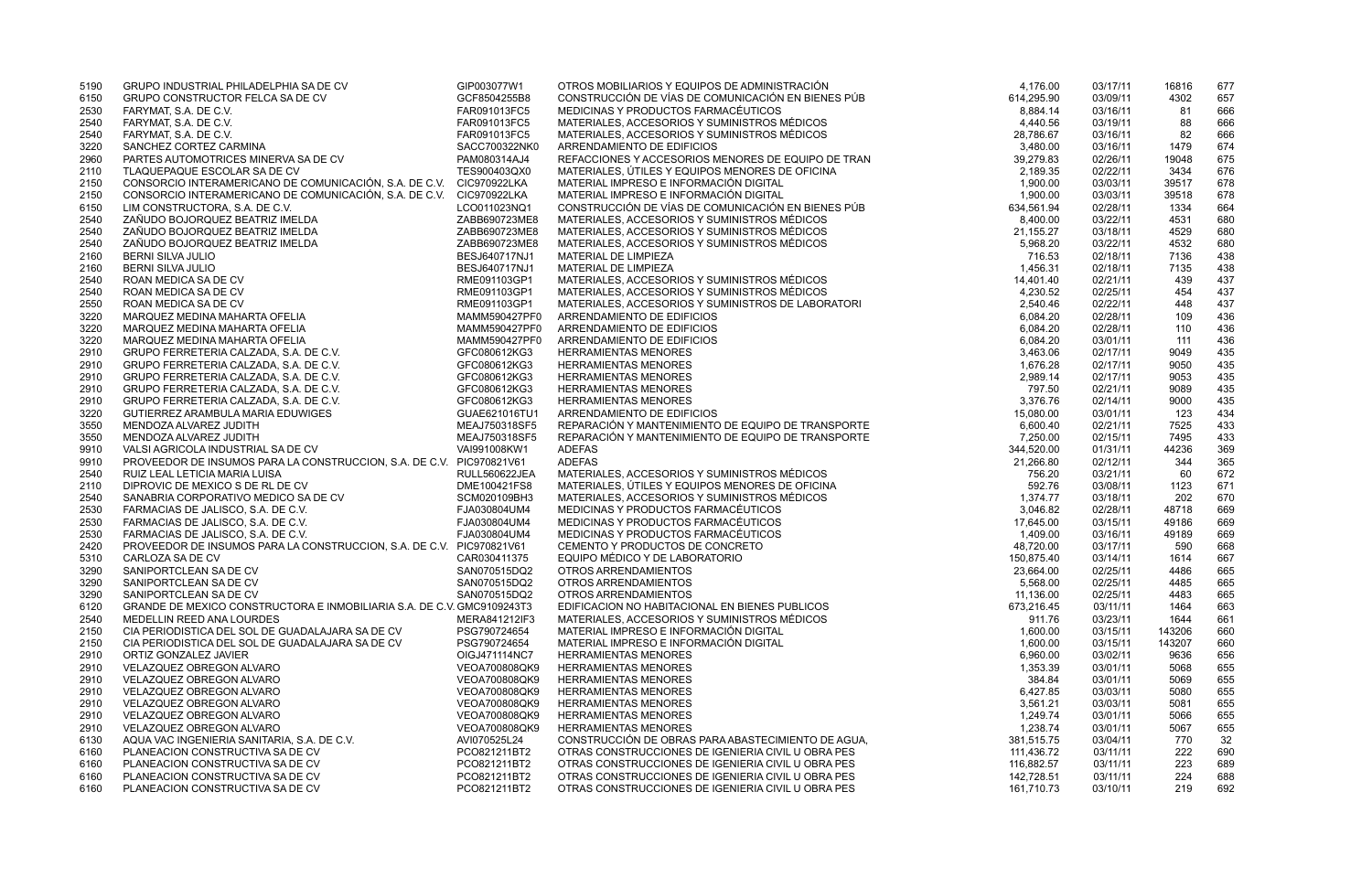| 6160 | PLANEACION CONSTRUCTIVA SA DE CV                                     | PCO821211BT2  | OTRAS CONSTRUCCIONES DE IGENIERIA CIVIL U OBRA PES | 89,109.15    | 03/10/11 | 220      | 691 |
|------|----------------------------------------------------------------------|---------------|----------------------------------------------------|--------------|----------|----------|-----|
| 6160 | PLANEACION CONSTRUCTIVA SA DE CV                                     | PCO821211BT2  | OTRAS CONSTRUCCIONES DE IGENIERIA CIVIL U OBRA PES | 141,191.23   | 03/16/11 | 225      | 687 |
| 6160 | SUPERVISION CONSTRUCCION INGENIERIA G&B S.A. DE C.V.                 | SCI041019CLA  | OTRAS CONSTRUCCIONES DE IGENIERIA CIVIL U OBRA PES | 40,484.14    | 02/21/11 | 915      | 720 |
| 6120 | GRUPO CONSTRUCTOR HISACA, S.A. DE C.V.                               | GCH070702SH8  | EDIFICACION NO HABITACIONAL EN BIENES PUBLICOS     | 182,556.40   | 02/11/11 | 124      | 693 |
| 3830 | XIMEFESA SOLUCIONES EN EVENTOS SA DE CV                              | XSE1003035W6  | CONGRESOS Y CONVENCIONES                           | 24,360.00    | 03/08/11 | 45       | 694 |
| 2470 | PROVEEDOR DE INSUMOS PARA LA CONSTRUCCION, S.A. DE C.V. PIC970821V61 |               | ARTÍCULOS METÁLICOS PARA LA CONSTRUCCIÓN           | 144,046.94   | 03/08/11 | 525      | 695 |
| 3550 | VEHICULOS AUTOMOTRICES Y MARINOS SA DE CV                            | VAM951024IR4  | REPARACIÓN Y MANTENIMIENTO DE EQUIPO DE TRANSPORTE | 1,761.20     | 03/02/11 | 3671     | 699 |
| 2490 | VELAZQUEZ OBREGON ALVARO                                             | VEOA700808QK9 | OTROS MATERIALES Y ARTÍCULOS DE CONSTRUCCIÓN Y REP | 613.57       | 03/22/11 | 5199     | 708 |
| 2420 | VELAZQUEZ OBREGON ALVARO                                             | VEOA700808QK9 | CEMENTO Y PRODUCTOS DE CONCRETO                    | 420.00       | 03/22/11 | 5203     | 708 |
|      |                                                                      |               |                                                    |              |          |          |     |
| 2460 | DEMYC S.A. DE C.V.                                                   | DEM810217G98  | MATERIAL ELÉCTRICO Y ELECTRÓNICO                   | 1,247.00     | 03/23/11 | 21007    | 707 |
| 6230 | <b>GRUPO LA FUENTE SA DE CV</b>                                      | GFU021009BC1  | EDIFICACIÓN NO HABITACION PARA EL ABASTECIMIENTO D | 20,062.20    | 02/25/11 | 4563     | 706 |
| 6230 | <b>GRUPO LA FUENTE SA DE CV</b>                                      | GFU021009BC1  | EDIFICACIÓN NO HABITACION PARA EL ABASTECIMIENTO D | 23,958.38    | 02/25/11 | 4564     | 706 |
| 2530 | TECNOLOGIA DE ALTA ESPECIALIDAD S DE RL DE CV                        | TAE100203QR4  | MEDICINAS Y PRODUCTOS FARMACÉUTICOS                | 11,625.00    | 03/22/11 | 268      | 705 |
| 2110 | PAPELERIA Y CONSUMIBLES KARISMA SA DE CV                             | PCK010102ll6  | MATERIALES, ÚTILES Y EQUIPOS MENORES DE OFICINA    | 31,453.77    | 03/23/11 | 121410   | 704 |
| 2960 | PARTES AUTOMOTRICES MINERVA SA DE CV                                 | PAM080314AJ4  | REFACCIONES Y ACCESORIOS MENORES DE EQUIPO DE TRAN | 9,880.00     | 02/26/11 | 19050    | 702 |
| 3550 | GUTIERREZ TACALO OSCAR OMAR                                          | GUT0910605JIA | REPARACIÓN Y MANTENIMIENTO DE EQUIPO DE TRANSPORTE | 2,726.00     | 02/01/11 | 97       | 701 |
| 6150 | DINBAMEX SA DE CV                                                    | DIN070704AZ6  | CONSTRUCCIÓN DE VÍAS DE COMUNICACIÓN EN BIENES PÚB | 583,104.82   | 03/22/11 | 325      | 719 |
| 2720 | VELAZQUEZ OBREGON ALVARO                                             | VEOA700808QK9 | PRENDAS DE SEGURIDAD Y PROTECCIÓN PERSONAL         | 8,746.40     | 03/11/11 | 5138     | 715 |
| 2470 | VELAZQUEZ OBREGON ALVARO                                             | VEOA700808QK9 | ARTÍCULOS METÁLICOS PARA LA CONSTRUCCIÓN           | 12,221.76    | 03/11/11 | 5134     | 715 |
| 2720 | VELAZQUEZ OBREGON ALVARO                                             | VEOA700808QK9 | PRENDAS DE SEGURIDAD Y PROTECCIÓN PERSONAL         | 7,799.84     | 03/11/11 | 5139     | 715 |
| 3390 | <b>EUZEN CONSULTORES SC</b>                                          | EZC100423D14  | SERVICIOS PROFESIONALES, CIENTIFICOS Y TÉCNICOS IN | 162,400.00   | 03/09/11 | 16       | 713 |
|      | PLASENCIA GUADALAJARA SA DE CV                                       | PGU7703223V0  | REPARACIÓN Y MANTENIMIENTO DE EQUIPO DE TRANSPORTE | 1,874.59     |          |          | 698 |
| 3550 |                                                                      |               |                                                    |              | 03/02/11 | 378      |     |
| 3550 | PLASENCIA GUADALAJARA SA DE CV                                       | PGU7703223V0  | REPARACIÓN Y MANTENIMIENTO DE EQUIPO DE TRANSPORTE | 1,974.99     | 03/02/11 | 380      | 698 |
| 3550 | PLASENCIA GUADALAJARA SA DE CV                                       | PGU7703223V0  | REPARACIÓN Y MANTENIMIENTO DE EQUIPO DE TRANSPORTE | 2,200.00     | 03/02/11 | 379      | 698 |
| 3550 | SYC MOTORS SADE CV                                                   | SMO810623HI5  | REPARACIÓN Y MANTENIMIENTO DE EQUIPO DE TRANSPORTE | 3,414.00     | 02/28/11 | 2940     | 697 |
| 3550 | <b>GONZALEZ MARIN ELIAS RENE</b>                                     | GOME570720DY3 | REPARACIÓN Y MANTENIMIENTO DE EQUIPO DE TRANSPORTE | 3,248.00     | 02/25/11 | 181      | 696 |
| 3550 | <b>GONZALEZ MARIN ELIAS RENE</b>                                     | GOME570720DY3 | REPARACIÓN Y MANTENIMIENTO DE EQUIPO DE TRANSPORTE | 5,568.00     | 03/04/11 | 182      | 696 |
| 3570 | <b>GONZALEZ MARIN ELIAS RENE</b>                                     | GOME570720DY3 | INSTALACIÓN, REPARACIÓN Y MANTENIMIENTO DE MAQUINA | 3,445.20     | 03/04/11 | 183      | 696 |
| 2960 | <b>GONZALEZ MARIN ELIAS RENE</b>                                     | GOME570720DY3 | REFACCIONES Y ACCESORIOS MENORES DE EQUIPO DE TRAN | 1,740.00     | 02/25/11 | 178      | 696 |
| 2980 | RAMOS MEJIA LILIANA AURORA                                           | RAML641012186 | REFACCIONES Y ACCESORIOS MENORES DE MAQUINARIA Y O | 1,780.60     | 03/08/11 | 14938    | 703 |
| 3550 | ELIZALDE MARTINEZ PEDRO                                              | EIMP771025HU8 | REPARACIÓN Y MANTENIMIENTO DE EQUIPO DE TRANSPORTE | 8,816.00     | 03/01/11 | 1383     | 711 |
| 3550 | ELIZALDE MARTINEZ PEDRO                                              | EIMP771025HU8 | REPARACIÓN Y MANTENIMIENTO DE EQUIPO DE TRANSPORTE | 20,184.00    | 03/01/11 | 1378     | 711 |
| 3550 | ELIZALDE MARTINEZ PEDRO                                              | EIMP771025HU8 | REPARACIÓN Y MANTENIMIENTO DE EQUIPO DE TRANSPORTE | 2,668.00     | 03/01/11 | 1382     | 711 |
| 3550 | ELIZALDE MARTINEZ PEDRO                                              | EIMP771025HU8 | REPARACIÓN Y MANTENIMIENTO DE EQUIPO DE TRANSPORTE | 11,136.00    | 02/22/11 | 1363     | 711 |
| 3550 | ELIZALDE MARTINEZ PEDRO                                              | EIMP771025HU8 | REPARACIÓN Y MANTENIMIENTO DE EQUIPO DE TRANSPORTE | 1,102.00     | 03/01/11 | 1377     | 711 |
| 2210 | <b>MARISCAL RUIZ LAURA</b>                                           | MARL871126FL2 | PRODUCTOS ALIMENTICIOS PARA PERSONAS               | 32,095.99    | 03/24/11 | 498      | 700 |
|      | AUTOSERVICIO GASOLINERO HACIENDA SANTA FE S.A. DE C.V.               | AGH0601315P2  | COMBUSTIBLES, LUBRICANTES Y ADITIVOS               | 91,885.80    |          | 1473     | 721 |
| 2610 |                                                                      |               |                                                    |              | 03/12/11 |          |     |
| 2610 | AUTOSERVICIO GASOLINERO HACIENDA SANTA FE S.A. DE C.V.               | AGH0601315P2  | COMBUSTIBLES, LUBRICANTES Y ADITIVOS               | 15,857.40    | 03/12/11 | 1472     | 721 |
| 2610 | AUTOSERVICIO GASOLINERO HACIENDA SANTA FE S.A. DE C.V.               | AGH0601315P2  | COMBUSTIBLES, LUBRICANTES Y ADITIVOS               | 51,081.59    | 03/12/11 | 1471     | 721 |
| 2540 | ZAÑUDO BOJORQUEZ BEATRIZ IMELDA                                      | ZABB690723ME8 | MATERIALES, ACCESORIOS Y SUMINISTROS MÉDICOS       | 1,241.20     | 03/22/11 | 4530     | 722 |
| 3310 | HUERTA TAPIA ARMANDO                                                 | HUTA6708308R0 | SERVICIOS LEGALES, CONTABILIDAD Y RELACIONADOS     | 19,720.00    | 03/23/11 | 1493     | 742 |
| 3550 | ELIZALDE MARTINEZ PEDRO                                              | EIMP771025HU8 | REPARACIÓN Y MANTENIMIENTO DE EQUIPO DE TRANSPORTE | 8,236.00     | 02/22/11 | 1367     | 743 |
| 3550 | ELIZALDE MARTINEZ PEDRO                                              | EIMP771025HU8 | REPARACIÓN Y MANTENIMIENTO DE EQUIPO DE TRANSPORTE | 8,236.00     | 02/22/11 | 1366     | 743 |
| 3550 | ELIZALDE MARTINEZ PEDRO                                              | EIMP771025HU8 | REPARACIÓN Y MANTENIMIENTO DE EQUIPO DE TRANSPORTE | 6,322.00     | 02/22/11 | 1361     | 743 |
| 3550 | ELIZALDE MARTINEZ PEDRO                                              | EIMP771025HU8 | REPARACIÓN Y MANTENIMIENTO DE EQUIPO DE TRANSPORTE | 7,076.00     | 02/22/11 | 1353     | 743 |
| 3550 | ELIZALDE MARTINEZ PEDRO                                              | EIMP771025HU8 | REPARACIÓN Y MANTENIMIENTO DE EQUIPO DE TRANSPORTE | 4,524.00     | 02/22/11 | 1355     | 743 |
| 3550 | ELIZALDE MARTINEZ PEDRO                                              | EIMP771025HU8 | REPARACIÓN Y MANTENIMIENTO DE EQUIPO DE TRANSPORTE | 8,468.00     | 02/22/11 | 1356     | 743 |
| 3550 | ELIZALDE MARTINEZ PEDRO                                              | EIMP771025HU8 | REPARACIÓN Y MANTENIMIENTO DE EQUIPO DE TRANSPORTE | 3,654.00     | 02/22/11 | 1349     | 743 |
| 6150 | GRUPO CRUZ ULLOA S DE RL DE CV                                       | GCU070910FL3  | CONSTRUCCIÓN DE VÍAS DE COMUNICACIÓN EN BIENES PÚB | 599,885.17   | 03/14/11 | 1125     | 744 |
| 6150 | GRUPO CRUZ ULLOAS DE RL DE CV                                        | GCU070910FL3  | CONSTRUCCIÓN DE VÍAS DE COMUNICACIÓN EN BIENES PÚB | 215,169.67   | 03/23/11 | 1130     | 745 |
| 3420 | PROFESIONALES EN GESTION TRIBUTARIA S.C.                             | PGT100519CY8  | SERVICIOS COBRANZA, INVESTIGACIÓN CREDITICIA Y SIM | 1,020,222.64 | 03/31/11 | 85       | 746 |
| 3150 | COMUNICACIONES NEXTEL DE MEXICO SA DE CV                             | CNM980114PI4  | TELEFONÍA CELULAR                                  | 15243.05     | 03/22/11 | 38582316 | 554 |
|      |                                                                      |               | EQUIPO DE COMUNICACIÓN Y TELECOMUNICACIÓN          |              |          |          |     |
| 5650 | INGENIERIA EN TELECOMUNICACIONES E INFORMATICA SA DE CV ITI050728AU7 |               |                                                    | 142,567.48   | 03/08/11 | 131      | 736 |
| 5650 | INNOVACION Y DESARROLLO EN SISTEMAS DE VANGUARDIA SA DI IDS1009141TA |               | EQUIPO DE COMUNICACIÓN Y TELECOMUNICACIÓN          | 77,070.40    | 03/05/11 | 466      | 737 |
| 5650 | INNOVACION Y DESARROLLO EN SISTEMAS DE VANGUARDIA SA DI IDS1009141TA |               | EQUIPO DE COMUNICACIÓN Y TELECOMUNICACIÓN          | 61,886.00    | 03/05/11 | 468      | 737 |
| 2960 | DALTON AUTOS DE NORTEAMERICA SA DE CV                                | DAN1012159E4  | REFACCIONES Y ACCESORIOS MENORES DE EQUIPO DE TRAN | 1,307.73     | 03/18/11 | 911      | 741 |
| 2140 | PAPELERIA COPILASER SA DE CV                                         | PCO090511AB4  | MATERIALES, ÚTILES Y EQUIPOS MENORES DE TECNOLOGÍA | 115,899.08   | 03/23/11 | 4592     | 740 |
| 2140 | PAPELERIA COPILASER SA DE CV                                         | PCO090511AB4  | MATERIALES, ÚTILES Y EQUIPOS MENORES DE TECNOLOGÍA | 19,858.04    | 03/25/11 | 4726     | 740 |
| 2980 | RAMIREZ MARTINEZ FELIPE DE JESUS                                     | RAMF500721PY8 | REFACCIONES Y ACCESORIOS MENORES DE MAQUINARIA Y O | 4,698.00     | 03/09/11 | 2911     | 739 |

| 89,109.15             | 03/10/11             | 220          | 691        |
|-----------------------|----------------------|--------------|------------|
| 141,191.23            | 03/16/11             | 225          | 687        |
| 40,484.14             | 02/21/11             | 915          | 720        |
| 182,556.40            | 02/11/11             | 124          | 693        |
| 24,360.00             | 03/08/11             | 45           | 694        |
| 144,046.94            | 03/08/11             | 525          | 695        |
| 1,761.20              | 03/02/11             | 3671         | 699        |
| 613.57                | 03/22/11             | 5199         | 708        |
| 420.00                | 03/22/11             | 5203         | 708        |
| 1,247.00              | 03/23/11             | 21007        | 707        |
| 20,062.20             | 02/25/11             | 4563         | 706        |
| 23,958.38             | 02/25/11             | 4564         | 706        |
| 11,625.00             | 03/22/11             | 268          | 705        |
| 31,453.77             | 03/23/11             | 121410       | 704        |
| 9,880.00              | 02/26/11             | 19050        | 702        |
| 2,726.00              | 02/01/11             | 97           | 701        |
| 583,104.82            | 03/22/11             | 325          | 719        |
| 8,746.40              | 03/11/11             | 5138         | 715        |
| 12,221.76             | 03/11/11             | 5134         | 715        |
| 7.799.84              | 03/11/11             | 5139         | 715        |
| 162,400.00            | 03/09/11             | 16           | 713        |
| 1,874.59              | 03/02/11             | 378          | 698        |
| 1,974.99              | 03/02/11             | 380          | 698        |
| 2,200.00              | 03/02/11             | 379          | 698        |
| 3,414.00              | 02/28/11             | 2940         | 697        |
| 3,248.00              | 02/25/11             | 181          | 696        |
| 5,568.00              | 03/04/11             | 182          | 696        |
| 3,445.20              | 03/04/11             | 183          | 696        |
| 1,740.00              | 02/25/11             | 178          | 696        |
| 1,780.60              | 03/08/11             | 14938        | 703        |
| 8,816.00              | 03/01/11             | 1383         | 711        |
| 20,184.00             | 03/01/11             | 1378         | 711        |
| 2,668.00              | 03/01/11             | 1382         | 711        |
| 11,136.00             | 02/22/11             | 1363         | 711        |
| 1,102.00              | 03/01/11             | 1377         | 711        |
| 32,095.99             | 03/24/11             | 498          | 700        |
| 91.885.80             | 03/12/11             | 1473         | 721        |
| 15,857.40             | 03/12/11             | 1472         | 721        |
| 51,081.59             | 03/12/11             | 1471         | 721        |
| 1,241.20              | 03/22/11<br>03/23/11 | 4530<br>1493 | 722<br>742 |
| 19,720.00<br>8,236.00 | 02/22/11             | 1367         | 743        |
| 8,236.00              | 02/22/11             | 1366         | 743        |
| 6,322.00              | 02/22/11             | 1361         | 743        |
| 7,076.00              | 02/22/11             | 1353         | 743        |
| 4,524.00              | 02/22/11             | 1355         | 743        |
| 8,468.00              | 02/22/11             | 1356         | 743        |
| 3,654.00              | 02/22/11             | 1349         | 743        |
| 599,885.17            | 03/14/11             | 1125         | 744        |
| 215,169.67            | 03/23/11             | 1130         | 745        |
| 020,222.64            | 03/31/11             | 85           | 746        |
| 15243.05              | 03/22/11             | 38582316     | 554        |
| 142,567.48            | 03/08/11             | 131          | 736        |
| 77,070.40             | 03/05/11             | 466          | 737        |
| 61,886.00             | 03/05/11             | 468          | 737        |
| 1,307.73              | 03/18/11             | 911          | 741        |
| 115,899.08            | 03/23/11             | 4592         | 740        |
| 19,858.04             | 03/25/11             | 4726         | 740        |
| 4,698.00              | 03/09/11             | 2911         | 739        |
|                       |                      |              |            |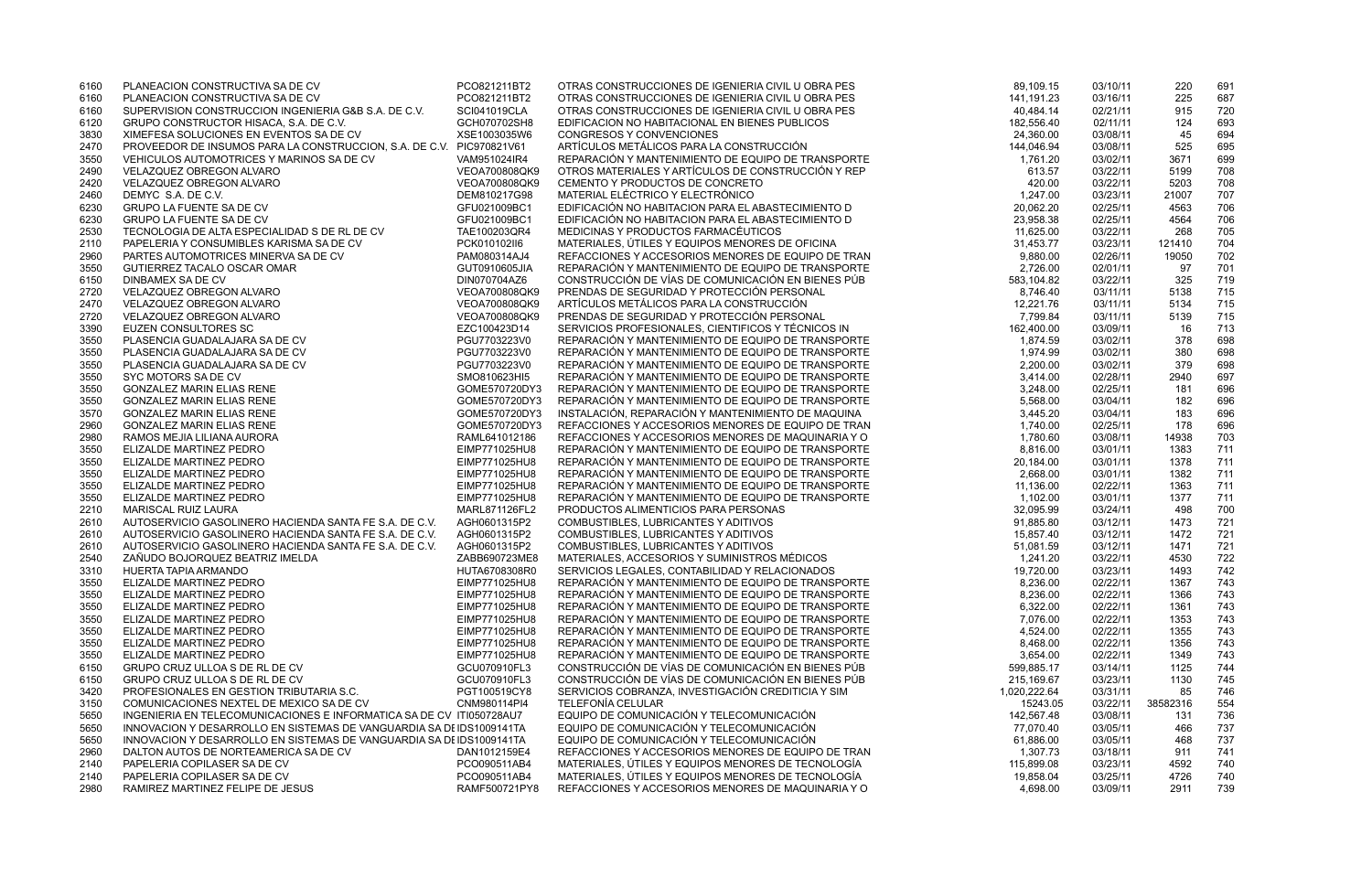| 2980 | RAMIREZ MARTINEZ FELIPE DE JESUS                                      | RAMF500721PY8 | REFACCIONES Y ACCESORIOS MENORES DE MAQUINARIA Y O | 887.40       | 03/09/11        | 2910    | 739 |
|------|-----------------------------------------------------------------------|---------------|----------------------------------------------------|--------------|-----------------|---------|-----|
| 2980 | RAMIREZ MARTINEZ FELIPE DE JESUS                                      | RAMF500721PY8 | REFACCIONES Y ACCESORIOS MENORES DE MAQUINARIA Y O | 6,786.00     | 03/03/11        | 2909    | 739 |
| 2980 | INNOVACION Y DESARROLLO EN SISTEMAS DE VANGUARDIA SA DI IDS1009141TA  |               | REFACCIONES Y ACCESORIOS MENORES DE MAQUINARIA Y O | 22,179.20    | 03/24/11        | 514     | 738 |
| 2610 | AUTOSERVICIO GASOLINERO HACIENDA SANTA FE S.A. DE C.V.                | AGH0601315P2  | COMBUSTIBLES, LUBRICANTES Y ADITIVOS               | 56,066.09    | 03/12/11        | 1474    | 735 |
|      | AUTOSERVICIO GASOLINERO HACIENDA SANTA FE S.A. DE C.V.                | AGH0601315P2  | COMBUSTIBLES, LUBRICANTES Y ADITIVOS               | 360.00       | 03/12/11        | 1475    | 735 |
| 2610 |                                                                       |               |                                                    |              |                 |         |     |
| 2610 | COMBUSTIBLES TLAJOMULCO S.A. DE C.V.                                  | CTL050627SF1  | COMBUSTIBLES, LUBRICANTES Y ADITIVOS               | 7,671.20     | 03/14/11        | 847     | 734 |
| 2610 | COMBUSTIBLES TLAJOMULCO S.A. DE C.V.                                  | CTL050627SF1  | COMBUSTIBLES, LUBRICANTES Y ADITIVOS               | 77,107.03    | 03/14/11        | 851     | 734 |
| 2610 | COMBUSTIBLES TLAJOMULCO S.A. DE C.V.                                  | CTL050627SF1  | COMBUSTIBLES, LUBRICANTES Y ADITIVOS               | 5,078.97     | 03/14/11        | 848     | 734 |
| 2610 | COMBUSTIBLES TLAJOMULCO S.A. DE C.V.                                  | CTL050627SF1  | COMBUSTIBLES, LUBRICANTES Y ADITIVOS               | 22,791.02    | 03/14/11        | 849     | 734 |
| 2610 | COMBUSTIBLES TLAJOMULCO S.A. DE C.V.                                  | CTL050627SF1  | COMBUSTIBLES, LUBRICANTES Y ADITIVOS               | 64,309.09    | 03/14/11        | 850     | 734 |
| 3140 | TELEFONOS DE MEXICO S.A.B. DE C.V.                                    | TME840315KT6  | <b>TELEFONÍA TRADICIONAL</b>                       | 103,092.40   | 03/31/11        | 934924  | 731 |
| 3140 | AXTEL, S.A. DE B. DE C.V.                                             | AXT940727FP8  | <b>TELEFONÍA TRADICIONAL</b>                       | 22,157.00    | 03/30/11        | 4727589 | 733 |
| 3170 | AVANTEL S. DE R.L. DE C.V.                                            | AVA9710283C4  | SERVICIOS ACCESO DE INTERNET, REDES Y PROCEDIMIENT | 23,200.00    | 03/30/11        | 47322   | 732 |
| 5310 | FERNANDEZ SOTOMAYOR ENRIQUE                                           | FESE721017PC2 | EQUIPO MÉDICO Y DE LABORATORIO                     | 48,140.00    | 03/23/11        | 129     | 662 |
| 5310 | IPS IMAGEN POR SISTEMA SA DE CV                                       | IIS100428U19  | EQUIPO MÉDICO Y DE LABORATORIO                     | 43,735.13    | 03/16/11        | 20      | 606 |
| 5310 | FERNANDEZ SOTOMAYOR ENRIQUE                                           | FESE721017PC2 | EQUIPO MÉDICO Y DE LABORATORIO                     | 230,999.20   | 03/16/11        | 128     | 607 |
| 6150 | CIE CONSTRUCCION DE INFRAESTRUCTURA Y EDIFICACION S. DE CCI080418IH5  |               | CONSTRUCCIÓN DE VÍAS DE COMUNICACIÓN EN BIENES PÚB | 741,315.24   | 03/10/11        | 818     | 608 |
| 6150 | CONSTRUCCIONES Y PROYECTOS CIVILES GMACO SA DE CV                     | CPC090513NR1  | CONSTRUCCIÓN DE VÍAS DE COMUNICACIÓN EN BIENES PÚB | 11,962.93    | 02/18/11        | 164     | 597 |
| 6130 | BIRMEK CONSTRUCCIONES S.A. DE C.V.                                    | BCO070129512  | CONSTRUCCIÓN DE OBRAS PARA ABASTECIMIENTO DE AGUA, | 114,649.82   | 02/14/11        | 343069  | 473 |
| 2960 | PARTES AUTOMOTRICES MINERVA SA DE CV                                  | PAM080314AJ4  | REFACCIONES Y ACCESORIOS MENORES DE EQUIPO DE TRAN | 123,821.36   | 02/21/11        | 18783   | 714 |
| 5150 | SISTEMAS Y TELECOMUNICACIONES EMPRESARIALES, S.A. DE C.\ STE0707053A6 |               | EQUIPO DE CÓMPUTO DE TECNOLOGÍAS DE LA INFORMACIÓN | 14,459.90    | 03/15/11        | 6323    | 681 |
| 5910 | SISTEMAS Y RECICLAJES SA DE CV                                        | SRE0110189VA  | <b>SOFTWARE</b>                                    | 221,850.00   | 03/10/11        | 2389    | 659 |
| 3610 | EDITORIAL TRIBUNA LIBRE SC                                            | ETL080923UW8  | DIFUSIÓN POR RADIO, TELEVISIÓN Y OTROS MEDIOS DE M | 29,750.00    | 03/08/11        | 187     | 658 |
|      |                                                                       | UIRL491115KD6 | EQUIPO MÉDICO Y DE LABORATORIO                     | 109,475.83   |                 |         | 486 |
| 5310 | URIBE RUVALCABA LEOPOLDO RAFAEL                                       |               | ARTÍCULOS METÁLICOS PARA LA CONSTRUCCIÓN           |              | 02/25/11        | 17982   |     |
| 2470 | VELAZQUEZ OBREGON ALVARO                                              | VEOA700808QK9 |                                                    | 245,125.40   | 02/21/11        | 5049    | 455 |
| 6130 | SERS PROYECTOS Y CONSTRUCCIONES SA DE CV                              | SPC9812152S8  | CONSTRUCCIÓN DE OBRAS PARA ABASTECIMIENTO DE AGUA, | 326,489.21   | 03/08/11        | 574     | 43  |
| 6130 | GRUPO TAUBE DE MEXICO S.A. DE C.V.                                    | GTM050418384  | CONSTRUCCIÓN DE OBRAS PARA ABASTECIMIENTO DE AGUA, | 247,287.89   | 02/01/11        | 255     | 36  |
| 6150 | CONSTRUCCIONES Y PROYECTOS CIVILES GMACO, S.A. DE C.V.                | CPC0900513NR1 | CONSTRUCCIÓN DE VÍAS DE COMUNICACIÓN EN BIENES PÚB | 152,517.60   | 03/17/11        | 163     | 595 |
| 6150 | CONSTRUCCIONES Y PROYECTOS CIVILES GMACO, S.A. DE C.V.                | CPC0900513NR1 | CONSTRUCCIÓN DE VÍAS DE COMUNICACIÓN EN BIENES PÚB | 1,082,063.93 | 03/02/11        | 162     | 596 |
| 3110 | COMISION FEDERAL DE ELECTRICIDAD                                      | CFE370814QI0  | ENERGÍA ELÉCTRICA                                  | 94,180.00    | 03/11/11        | 1060    | 603 |
| 2490 | VELAZQUEZ OBREGON ALVARO                                              | VEOA700808QK9 | OTROS MATERIALES Y ARTÍCULOS DE CONSTRUCCIÓN Y REP | 1,588.14     | 03/10/11        | 5126    | 654 |
| 2470 | VELAZQUEZ OBREGON ALVARO                                              | VEOA700808QK9 | ARTÍCULOS METÁLICOS PARA LA CONSTRUCCIÓN           | 2,660.82     | 03/10/11        | 5126    | 654 |
| 2410 | VELAZQUEZ OBREGON ALVARO                                              | VEOA700808QK9 | PRODUCTOS MINERALES NO METÁLICOS                   | 3,257.28     | 03/11/11        | 5132    | 654 |
| 2470 | VELAZQUEZ OBREGON ALVARO                                              | VEOA700808QK9 | ARTÍCULOS METÁLICOS PARA LA CONSTRUCCIÓN           | 208.80       | 03/09/11        | 5125    | 654 |
| 2440 | VELAZQUEZ OBREGON ALVARO                                              | VEOA700808QK9 | MADERA Y PRODUCTOS DE MADERA                       | 4,948.10     | 03/09/11        | 5125    | 654 |
| 2910 | VELAZQUEZ OBREGON ALVARO                                              | VEOA700808QK9 | <b>HERRAMIENTAS MENORES</b>                        | 468.85       | 03/09/11        | 5123    | 654 |
| 2470 | VELAZQUEZ OBREGON ALVARO                                              | VEOA700808QK9 | ARTÍCULOS METÁLICOS PARA LA CONSTRUCCIÓN           | 13,903.24    | 03/09/11        | 5123    | 654 |
| 3110 | COMISION FEDERAL DE ELECTRICIDAD                                      | CFE370814QI0  | <b>ENERGÍA ELÉCTRICA</b>                           | 8,455.00     | 03/17/11 VARIOS |         | 725 |
| 9910 | SOLUCIONES Y SERVICIOS INTEGRALES TELCO S.A. DE C.V.                  | SSI071203U58  | EQUIPO DE COMUNICACIONES                           | 1,991,911.02 | 02/16/11        | 11      | 377 |
| 3330 | NEMOTEK, S.A. DE C.V.                                                 | NEM850627QE4  | SERVICIOS CONSULTORÍA ADMINISTRATIVA, PROCESOS, TÉ | 424,560.00   | 03/01/11        | 2308    | 399 |
| 3220 | CHITICA MARTINEZ CESAR                                                | CIMC730714R18 | ARRENDAMIENTO DE EDIFICIOS                         | 3,180.00     | 02/18/11        | 166     | 425 |
| 3220 | CHITICA MARTINEZ CESAR                                                | CIMC730714R18 | ARRENDAMIENTO DE EDIFICIOS                         | 3,180.00     | 02/18/11        | 164     | 425 |
|      | CHITICA MARTINEZ CESAR                                                | CIMC730714R18 | ARRENDAMIENTO DE EDIFICIOS                         |              | 02/18/11        |         |     |
| 3220 |                                                                       |               |                                                    | 3,180.00     |                 | 163     | 425 |
| 3220 | CHITICA MARTINEZ CESAR                                                | CIMC730714R18 | ARRENDAMIENTO DE EDIFICIOS                         | 3,180.00     | 02/18/11        | 169     | 425 |
| 3220 | <b>CHITICA MARTINEZ CESAR</b>                                         | CIMC730714R18 | ARRENDAMIENTO DE EDIFICIOS                         | 3,180.00     | 02/18/11        | 162     | 425 |
| 3220 | CHITICA MARTINEZ CESAR                                                | CIMC730714R18 | ARRENDAMIENTO DE EDIFICIOS                         | 3,180.00     | 02/18/11        | 168     | 425 |
| 3220 | CHITICA MARTINEZ CESAR                                                | CIMC730714R18 | ARRENDAMIENTO DE EDIFICIOS                         | 3,180.00     | 02/18/11        | 172     | 425 |
| 3220 | CHITICA MARTINEZ CESAR                                                | CIMC730714R18 | ARRENDAMIENTO DE EDIFICIOS                         | 3,180.00     | 02/18/11        | 171     | 425 |
| 3220 | CHITICA MARTINEZ CESAR                                                | CIMC730714R18 | ARRENDAMIENTO DE EDIFICIOS                         | 3,180.00     | 02/18/11        | 165     | 425 |
| 3220 | CHITICA MARTINEZ CESAR                                                | CIMC730714R18 | ARRENDAMIENTO DE EDIFICIOS                         | 3,180.00     | 02/18/11        | 170     | 425 |
| 3850 | ROMANO CAQUIA RICARDO ARIEL                                           | ROCR800303l78 | <b>GASTOS DE REPRESENTACIÓN</b>                    | 561.00       | 02/10/11        | 14462   | 481 |
| 3850 | TIN TINTO S.DE R.L. DE C.V.                                           | TTI080930M36  | GASTOS DE REPRESENTACIÓN                           | 1,350.00     | 02/10/11        | 19737   | 481 |
| 5310 | QUALITY MED SA DE CV                                                  | QME020506KB3  | EQUIPO MÉDICO Y DE LABORATORIO                     | 457,851.07   | 02/23/11        | 293     | 429 |
| 5780 | VIVERO RANCHO CALDERON S. DE R.L. DE C.V.                             | VRC060803JH4  | ÁRBOLES Y PLANTAS                                  | 5,950.00     | 02/24/11        | 18507   | 444 |
| 6120 | DESARROLLO URBANO Y CALAFATEO SA DE CV                                | DUC991130SC7  | EDIFICACION NO HABITACIONAL EN BIENES PUBLICOS     | 897,529.23   | 02/24/11        | 1111    | 502 |
| 6120 | SICOSA SA DE CV                                                       | SIC940317FH7  | EDIFICACION NO HABITACIONAL EN BIENES PUBLICOS     | 802,335.25   | 02/22/11        | 3392    | 472 |
| 4430 | RODRIGUEZ ROBLES JOSE LUIS                                            | RORL550430321 | AYUDAS SOCIALES A INSTITUCIONES DE ENSEÑANZA       | 1,879.20     | 02/25/11        | 202     | 610 |
| 4430 | <b>GUTIERREZ DINERO ROBERTO</b>                                       | GUDR370606M25 | AYUDAS SOCIALES A INSTITUCIONES DE ENSEÑANZA       | 1,740.00     | 02/25/11        | 270     | 610 |
| 2110 | ANDRADE RUBIO GABRIEL                                                 | AARG780106AD4 | MATERIALES, ÚTILES Y EQUIPOS MENORES DE OFICINA    | 80.46        | 01/21/11        | 842     | 624 |
|      |                                                                       |               |                                                    |              |                 |         |     |

| 887.40                  | 03/09/11             | 2910       | 739        |
|-------------------------|----------------------|------------|------------|
| 6,786.00                | 03/03/11             | 2909       | 739        |
| 22,179.20               | 03/24/11             | 514        | 738        |
| 56,066.09               | 03/12/11             | 1474       | 735        |
| 360.00                  | 03/12/11             | 1475       | 735        |
| 7,671.20                | 03/14/11             | 847        | 734        |
| 77,107.03               | 03/14/11             | 851        | 734        |
| 5,078.97                | 03/14/11             | 848        | 734        |
| 22,791.02               | 03/14/11             | 849        | 734        |
| 64,309.09               | 03/14/11             | 850        | 734        |
| 103,092.40              | 03/31/11             | 934924     | 731        |
| 22,157.00               | 03/30/11             | 4727589    | 733        |
| 23,200.00               | 03/30/11             | 47322      | 732        |
| 48,140.00               | 03/23/11             | 129        | 662        |
| 43,735.13               | 03/16/11             | 20         | 606        |
| 230,999.20              | 03/16/11             | 128        | 607        |
| 741,315.24              | 03/10/11             | 818        | 608        |
| 11,962.93               | 02/18/11             | 164        | 597        |
| 114,649.82              | 02/14/11             | 343069     | 473        |
| 123,821.36              | 02/21/11             | 18783      | 714        |
| 14,459.90               | 03/15/11             | 6323       | 681        |
| 221,850.00              | 03/10/11             | 2389       | 659        |
| 29,750.00               | 03/08/11             | 187        | 658        |
| 109,475.83              | 02/25/11             | 17982      | 486        |
| 245,125.40              | 02/21/11             | 5049       | 455        |
| 326,489.21              | 03/08/11             | 574        | 43         |
| 247.287.89              | 02/01/11<br>03/17/11 | 255        | 36         |
| 152,517.60              | 03/02/11             | 163<br>162 | 595<br>596 |
| 082,063.93<br>94,180.00 | 03/11/11             | 1060       | 603        |
| 1,588.14                | 03/10/11             | 5126       | 654        |
| 2,660.82                | 03/10/11             | 5126       | 654        |
| 3,257.28                | 03/11/11             | 5132       | 654        |
| 208.80                  | 03/09/11             | 5125       | 654        |
| 4,948.10                | 03/09/11             | 5125       | 654        |
| 468.85                  | 03/09/11             | 5123       | 654        |
| 13,903.24               | 03/09/11             | 5123       | 654        |
| 8,455.00                | 03/17/11             | VARIOS     | 725        |
| 991,911.02              | 02/16/11             | 11         | 377        |
| 424,560.00              | 03/01/11             | 2308       | 399        |
| 3,180.00                | 02/18/11             | 166        | 425        |
| 3,180.00                | 02/18/11             | 164        | 425        |
| 3,180.00                | 02/18/11             | 163        | 425        |
| 3,180.00                | 02/18/11             | 169        | 425        |
| 3,180.00                | 02/18/11             | 162        | 425        |
| 3,180.00                | 02/18/11             | 168        | 425        |
| 3,180.00                | 02/18/11             | 172        | 425        |
| 3,180.00                | 02/18/11             | 171        | 425        |
| 3,180.00                | 02/18/11             | 165        | 425        |
| 3,180.00                | 02/18/11             | 170        | 425        |
| 561.00                  | 02/10/11             | 14462      | 481        |
| 1,350.00                | 02/10/11             | 19737      | 481        |
| 457,851.07              | 02/23/11             | 293        | 429        |
| 5,950.00                | 02/24/11             | 18507      | 444        |
| 897,529.23              | 02/24/11             | 1111       | 502        |
| 802,335.25              | 02/22/11             | 3392       | 472        |
| 1,879.20                | 02/25/11             | 202        | 610        |
| 1,740.00                | 02/25/11             | 270        | 610        |
| 80.46                   | 01/21/11             | 842        | 624        |